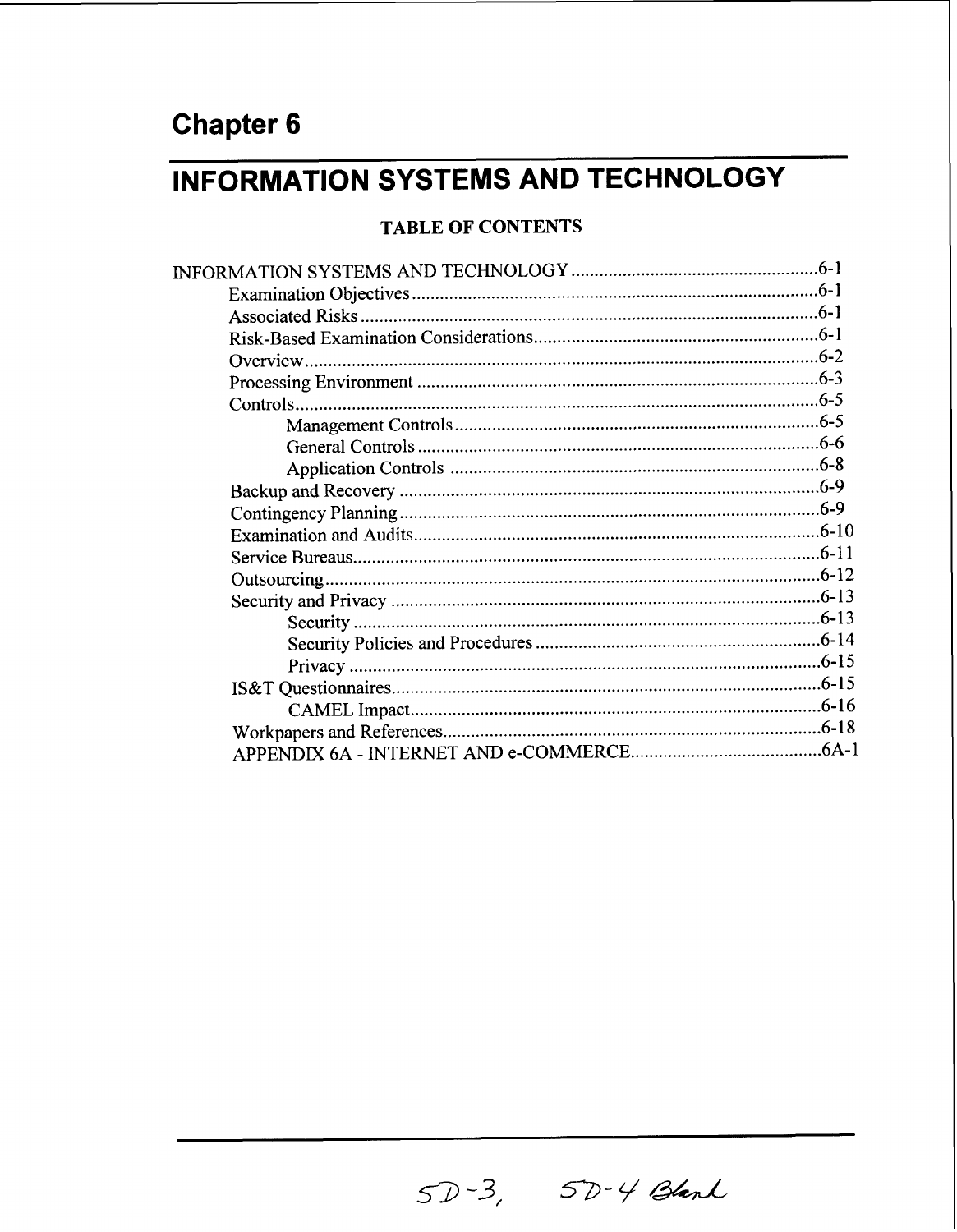# **INFORMATION SYSTEMS AND TECHNOLOGY**

#### • Evaluate management's ability to recognize, assess, monitor, and control information systems and technology (IST) related risks • Assess whether the credit union has sufficient expertise to adequately plan, direct, and control IST operations • Determine whether the board of directors has adopted and implemented adequate policies and procedures • Determine whether practices comply with established policies and procedures • Determine adequacy of internal controls and oversight to safeguard assets (including IST assets) and members' information • Reputation risk stands out from the others primarily due to the risks associated with introduction of Internet services for credit union members; • Transaction risk occurs when internal controls do not sufficiently detect errors, omissions, or material misstatements; • Compliance risk occurs when inadequate systems and lack of controls affects conformity with compliance laws and regulations; and • Strategic risk occurs when management due diligence has not sufficiently planned for unforeseen events. When determining whether to perform a review of the IST function during an examination, examiners need to understand the associated **Examination Objectives Associated Risks Risk-Based Examination**

# **Considerations**

risks of the systems (hardware and software) used by the credit union, the types of services provided, sensitivity of the data stored, and controls implemented by the credit union to protect the systems and data. Other considerations include:

- Results of the last examination;
- Recent external or internal audit results;
- Results of most recent third-party review;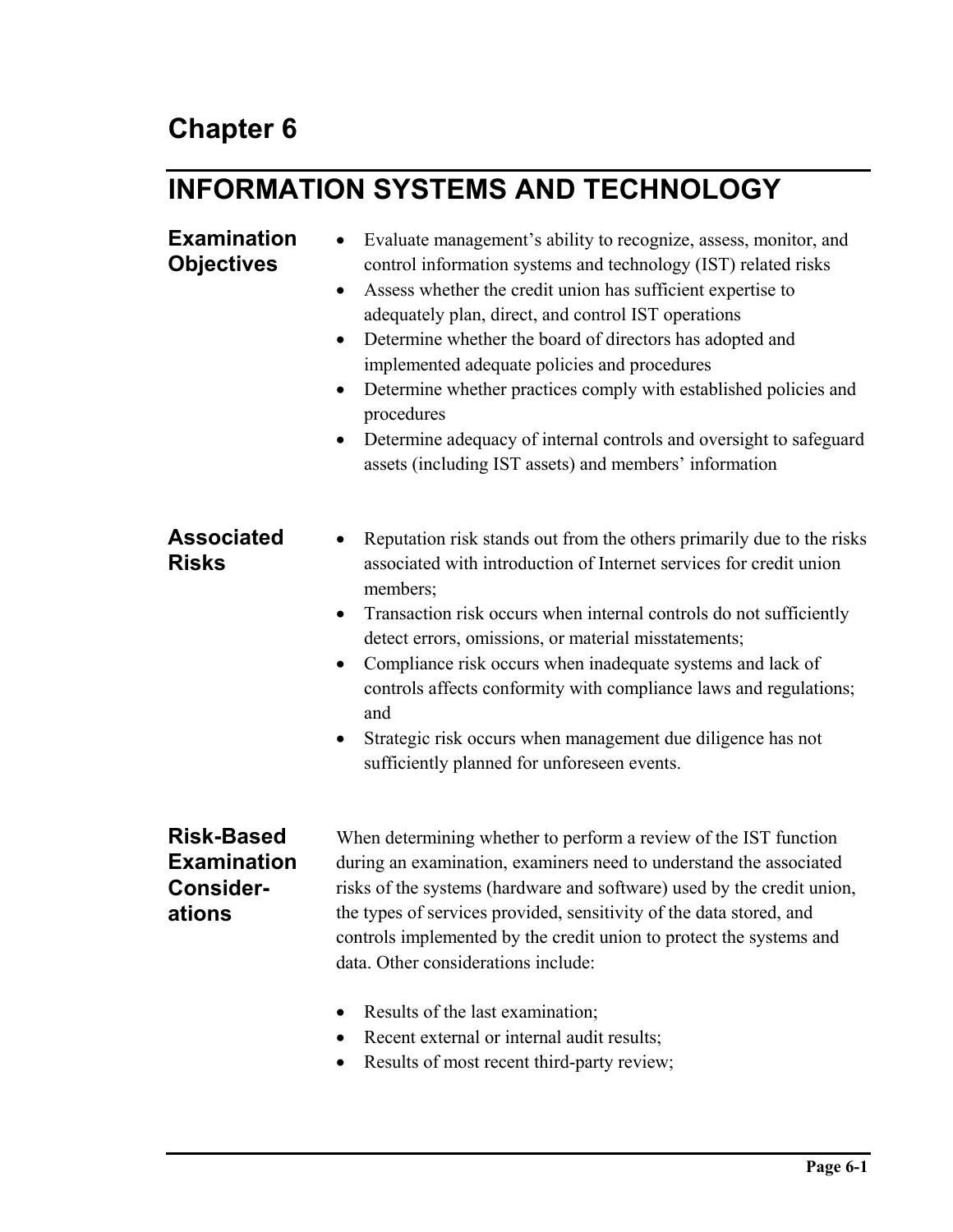- Results of the most recent risk analysis and/or penetration test, if conducted;
- Occurrence of security breaches or unauthorized access;
- Filing of a claim or a loss related to IST;
- Material change in services, key personnel, policies, or practices;
- Material change in systems (hardware or software); or
- Change in vendors which provide:
	- Critical systems or services; or
	- Support systems or services for critical systems or services.

#### **Overview**

Examiners cannot consider reviewing a credit union's IST function as a separate examination issue. Most credit unions tightly integrate their information processing activities into the functional operation of the credit union. For example, credit unions often use stand alone or personal computers connected to a network to supplement integrated IST functions for such things as audio response systems, loan application and approval functions, credit report retrieval, budgeting, payroll systems, website and e-Commerce systems. The nature and complexity of IST processing may significantly increase the potential risk exposure to disaster, error, or fraud within or outside the credit union or service bureau operation. While the fundamental concepts of internal control (e.g., separation of duties, audit trails, back-up, monitoring, and contingency plans) remain the same in either a computerized or manual system, the techniques and approach required to review these systems differ.

The examiner's primary responsibility in reviewing IST operation is to recognize the procedures and internal controls that minimize the exposure to loss and disruption of service. The following conditions may raise questions about the IST operations of the credit union:

- A board or management unaware or uninterested in IST operations and services;
- Inadequate short- and long-term planning for computer operations;
- Conversion to a new information processing system or modification of an existing system since the previous examination;
- Significant evidence of inefficiency or inaccuracy (e.g., slow daily balancing, delayed closing of books, delayed distribution of members' statements, inaccurate statements or records, etc.);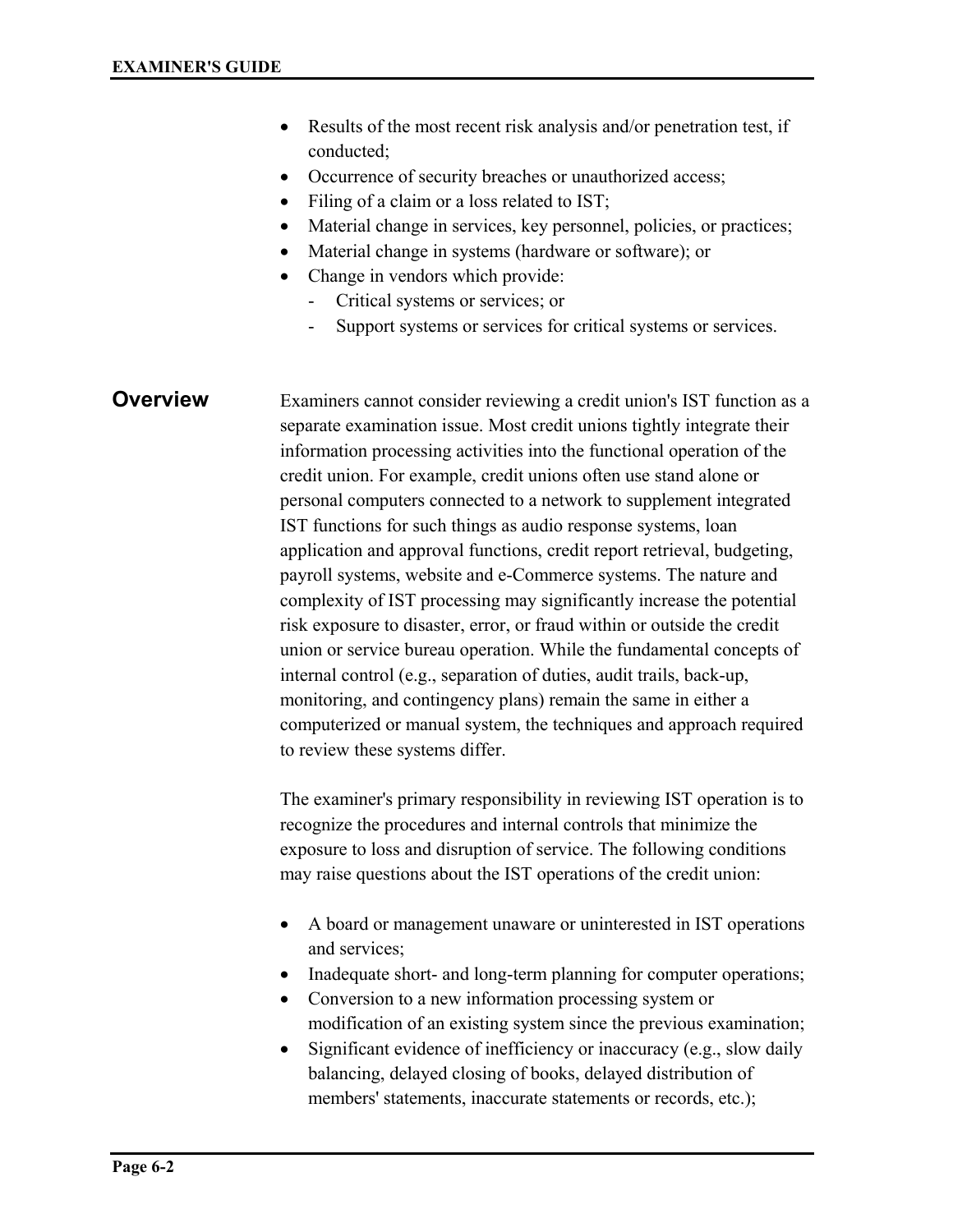- Weak physical or internal controls; and
- Negative comments by users (internal and external) of the systems.

Many credit unions use the Internet to provide financial services to their members. This IST environment exposes a credit union to external threats that previously were not an issue (see Appendix 6A for a discussion on e-Commerce issues.) As a credit union's IST environment changes (vendor, hardware, or software), management must re-evaluate the associated risks.

NCUA does not expect examiners to perform a detailed IST review. Based on their judgment, examiners may request additional resources such as an IS&T subject matter examiner (SME), regional office analyst, or central office information systems officer (ISO) for needed assistance. When determining the additional resources required, the examiner should consider the following:

- Associated risks:
- Complexity of products and services;
- Management experience and expertise;
- Asset size; and
- IST vulnerabilities (IST related losses or claims, system penetration, unauthorized access, website defacements, etc.).

Credit unions or others (e.g., CUSOs, vendors) may occasionally ask the examiner to express an opinion concerning specific hardware or software systems for use in credit union operations. NCUA examiners will not make recommendations concerning specific information processing systems or services for purchase, lease, or contracting by credit unions. Credit unions that purchase accounting services must comply with the *NCUA Rules and Regulations*, §701.26, Credit Union Service Contracts.

### **Processing Environment**

Based on the physical location of the computer and the degree of credit union management control over the day-to-day operation of the computer system, credit unions can classify their IST operations into two broad categories: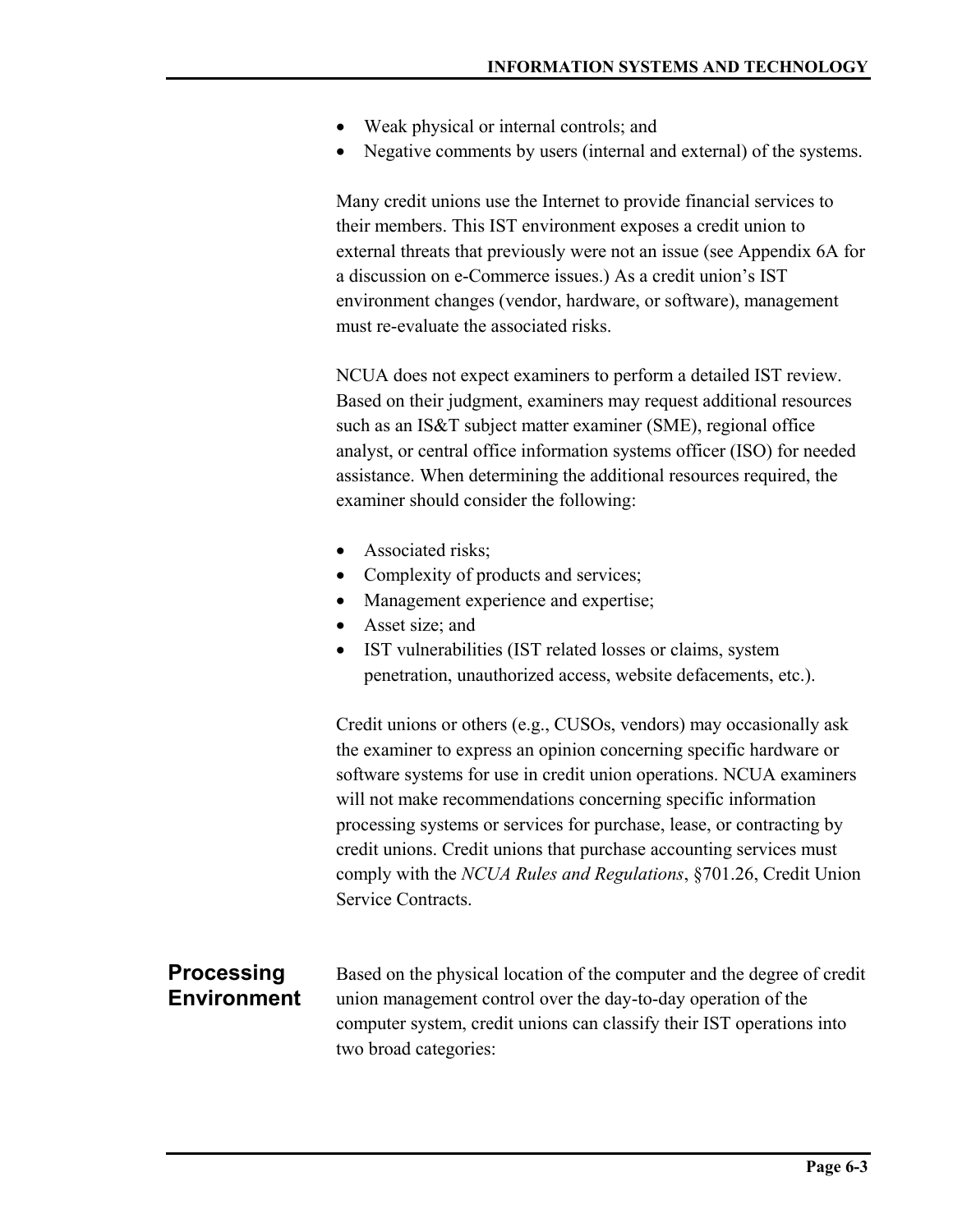- **In-house processing** means the computer is located on the credit union premises and credit union management directs the day-to-day operation of the computer. Distinguishing between the two classes of in-house processing depends on the degree of credit union involvement in the programming, system design, and program maintenance efforts required for an on-going IST operation:
	- Turnkey systems are in-house processing systems for which a credit union has no direct responsibility for programming, system design, or program maintenance. Turnkey systems include both the hardware and software necessary to process credit union information. The credit union only furnishes adequate space and personnel to operate the computer; an outside party provides programming and continuing support. The vendor supplying the turnkey system may also arrange training for credit union staff using the system.
	- User-designed systems are in-house processing systems for which the individual credit union retains responsibility for programming, system design, and program maintenance. Even though the credit union may purchase the initial software for a user-designed system, the vendor or systems designer will modify it to meet the credit union's specific needs. Credit unions may purchase hardware directly from the manufacturer or a hardware vendor. The size of these systems can vary widely; they are not limited to large mainframe computers.

 Responsibility for programming and maintenance remains the primary distinction between turnkey and user-designed data processing systems.

- **Service bureau processing** refers to information processing services located away from the credit union and managed by an outside party. Credit unions can obtain service bureau processing from several sources, including:
	- Another financial institution;
	- A credit union service organization (CUSO);
	- An independent information processing vendor; or
	- The credit union's sponsor.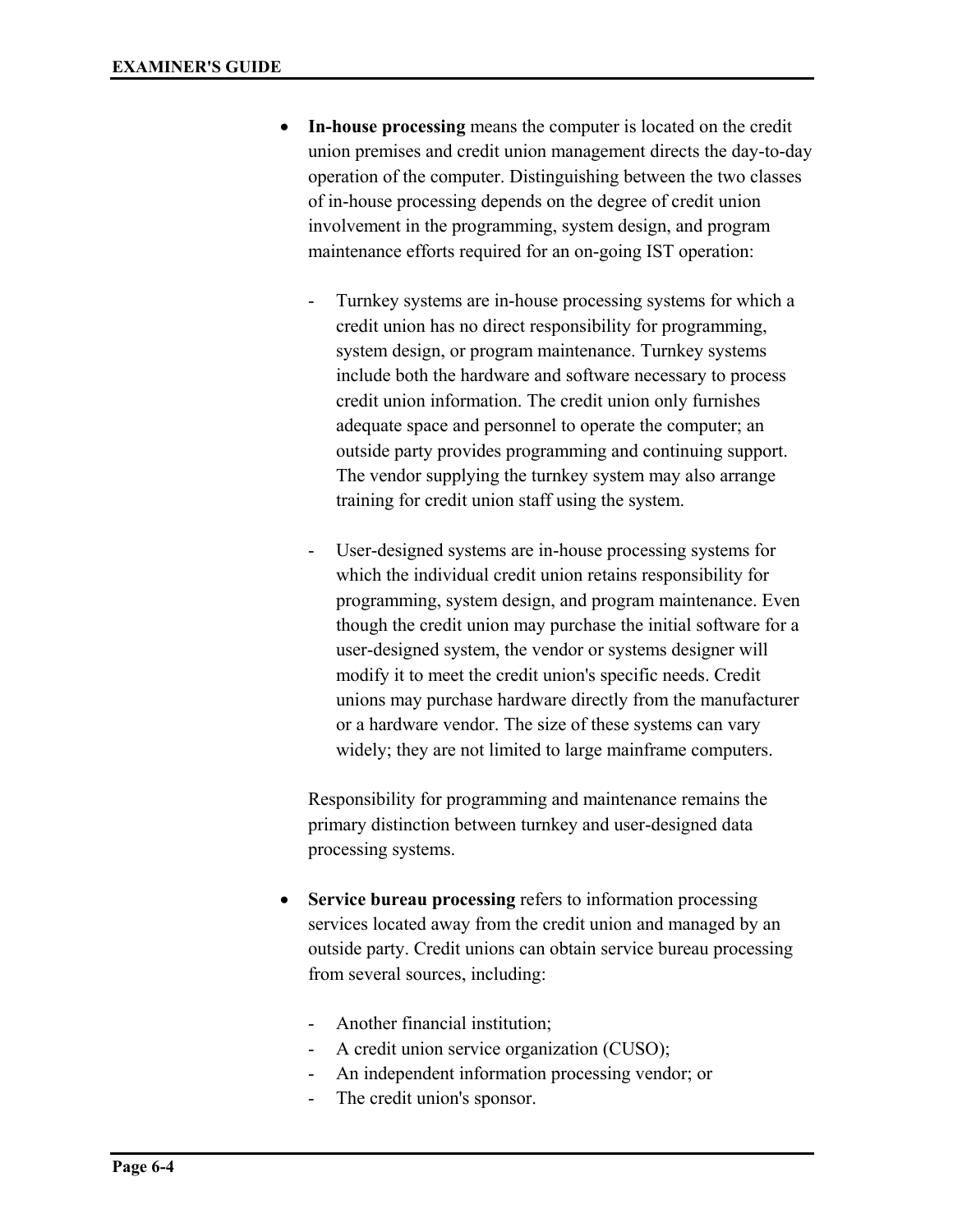| Regardless of the processing source, the distinguishing characteristics |
|-------------------------------------------------------------------------|
| of outside processing include the physical separation from the credit   |
| union's operations and the absence of direct management responsibility  |
| for computer operations.                                                |

IST controls prevent, detect, correct, and enable recovery from problems that can result from accidents, errors, misuse, sabotage, loss of equipment, loss of data, and any other occurrence that may lead to an unwanted or unexpected disruption of service. The three major categories of IST controls are (1) management controls, (2) general controls, and (3) applications controls. **Controls** 

The examiner should have a good understanding of how a credit union manages its information system and services. Similar control issues exist for this area as for those generally found in other operational areas, and they require similar review procedures. Good IST management includes the following: **Management Controls** 

> • Organization. A credit union should have a well-defined organizational structure that includes the IST department or service area. Ideally, credit unions should establish IST as a separate entity that reports directly to management and not through another department. The IST department should maintain an up-to-date topology (a visual representation of the hardware layout) to describe how various systems interact and share data.

• Planning. The credit union's short- and long-term plans should identify management's direction regarding its IST operation. Management should regularly document, update, and review these plans, which should include well-thought-out designs for installation of new systems and the modification of existing ones. Effective planning includes input from various sources such as a team with representatives from senior management, information technology, human resources or personnel, legal, and customer service. A diversified team allows for different perspectives in development of IST plans and effective policies and procedures.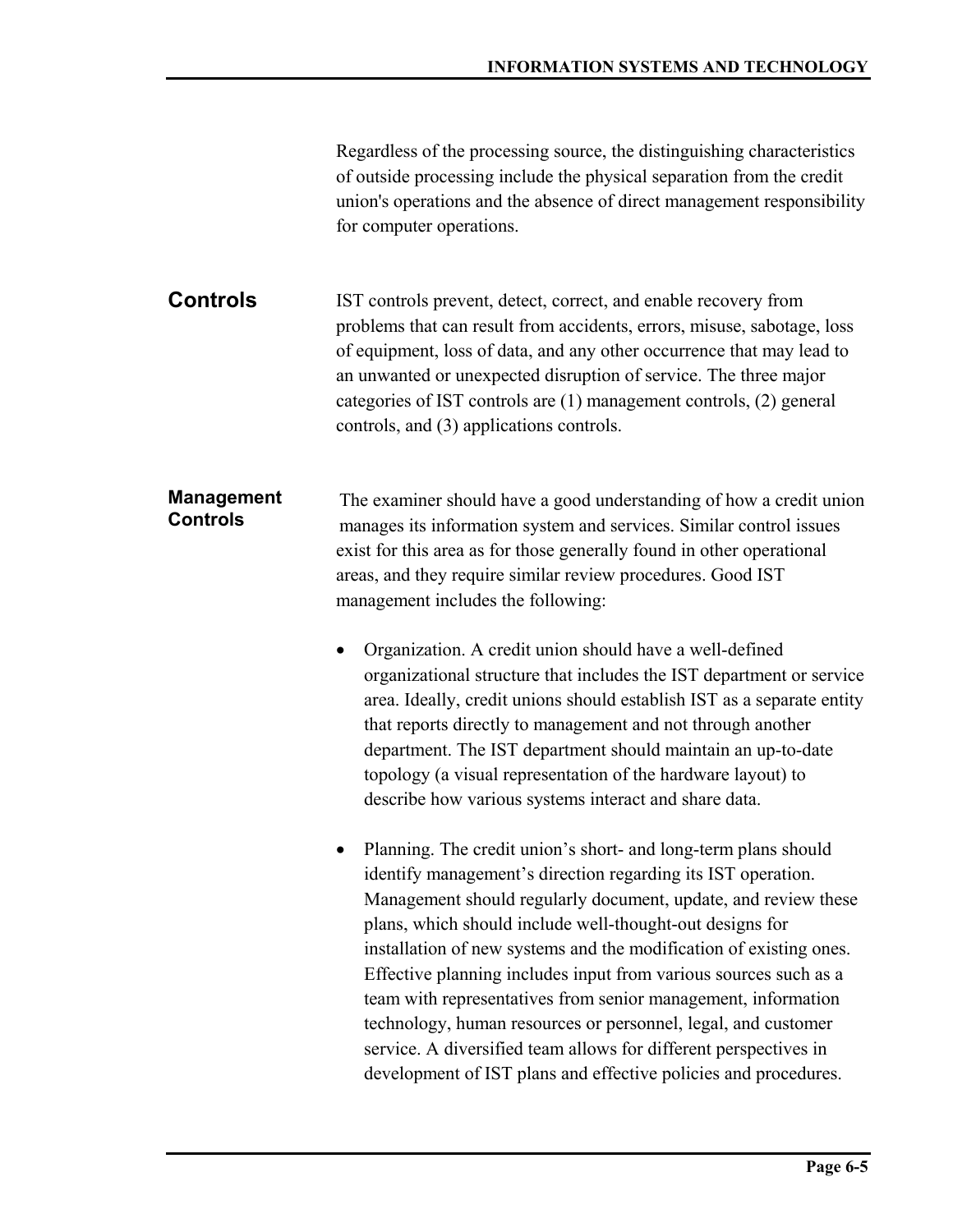- Policies and Procedures. The credit union should have welldocumented policies and procedures for the IST operation. Management should review and update written procedures regularly. Documentation should reflect the actual practices at the credit union.
- Monitoring Operations. The crucial oversight function of IST operations can involve the use of committees such as an IST management committee, IST steering committee, or the supervisory committee.
- Audit. Auditing the IST area is a cost of doing business. Credit unions should require regular internal and external reviews of IST operations and services. IST audits or reviews will differ from one credit union to another based on the importance of IST services to the credit union and the credit union's size and complexity.
- External Requirements. Credit unions must comply with the laws, regulations, and guidelines of various governmental and regulatory bodies (international laws, federal and state regulations, etc.) as they pertain to the IST operations (see Appendix 6A.)

#### General controls apply to areas of an information processing system not specifically related to any one application or function. General control issues exist in any automated environment and remain essential to the proper day-to-day operation of an information processing system. Proper general controls address the following issues: **General Controls**

• Organizational. Credit unions should establish and maintain separation of duties, a key element of any IST operation. In an IST environment, good internal controls prevent any single employee from having control over the input, processing, and output of transactions. Compensating controls, such as frequent and detailed review of transaction logs, can help offset weaknesses in this area.

Management should also address other important concerns of an IST environment including personnel issues, such as employment procedures, job descriptions, security statements to help control data, and termination procedures.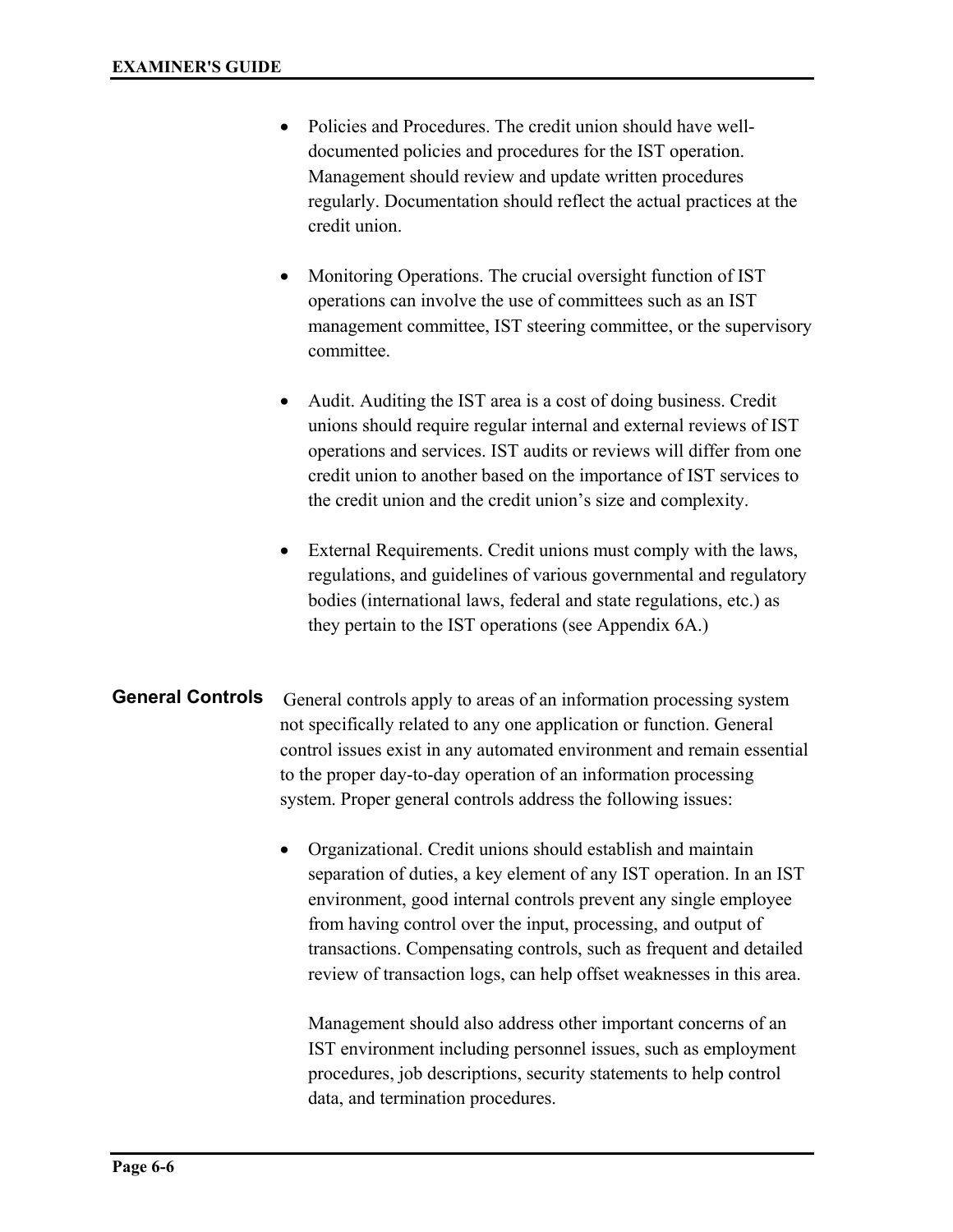- Systems Design, Development, Modification, Testing, and Implementation, commonly referred to as System Development Life Cycle (SDLC). Credit unions should document the methods and procedures for developing and testing new and enhanced systems. Implementing these procedures will help maintain the integrity of programmed applications.
- Data Center Management. The operation of the data center includes, among other things, the control and scheduling of input and output, problem prevention and correction, and reporting. Credit unions should thoroughly document procedures and regularly update them.
- Software Controls. Credit unions must control access to software by unauthorized persons, especially the control and use of the operating system, software utilities, communications, and security packages. Control of production application software helps ensure the system's integrity. System logs are useful tools for monitoring activity and changes to the system if management produces and reviews them regularly.
- Hardware Controls. Credit unions should document and enforce external controls on hardware such as access controls, terminal usage, and system support and service. Computers have internal hardware controls, such as validity, parity, and echo checks that most users do not see, however, these hardware controls monitor and check for proper hardware function.
- Physical Security. The computer room or area should demonstrate evidence of physical controls such as access controls and logs, fire and theft protection, terminal access controls, and protection of data files and media. Log-on procedures, such as user IDs, passwords, and physical or electronic keys may provide additional access control to the system.
- Contingency Plan. The ability to retain, restart, and replace information processing activity quickly is an important control feature of an information processing system. Keys to a well-run and controlled IST operation include a written and tested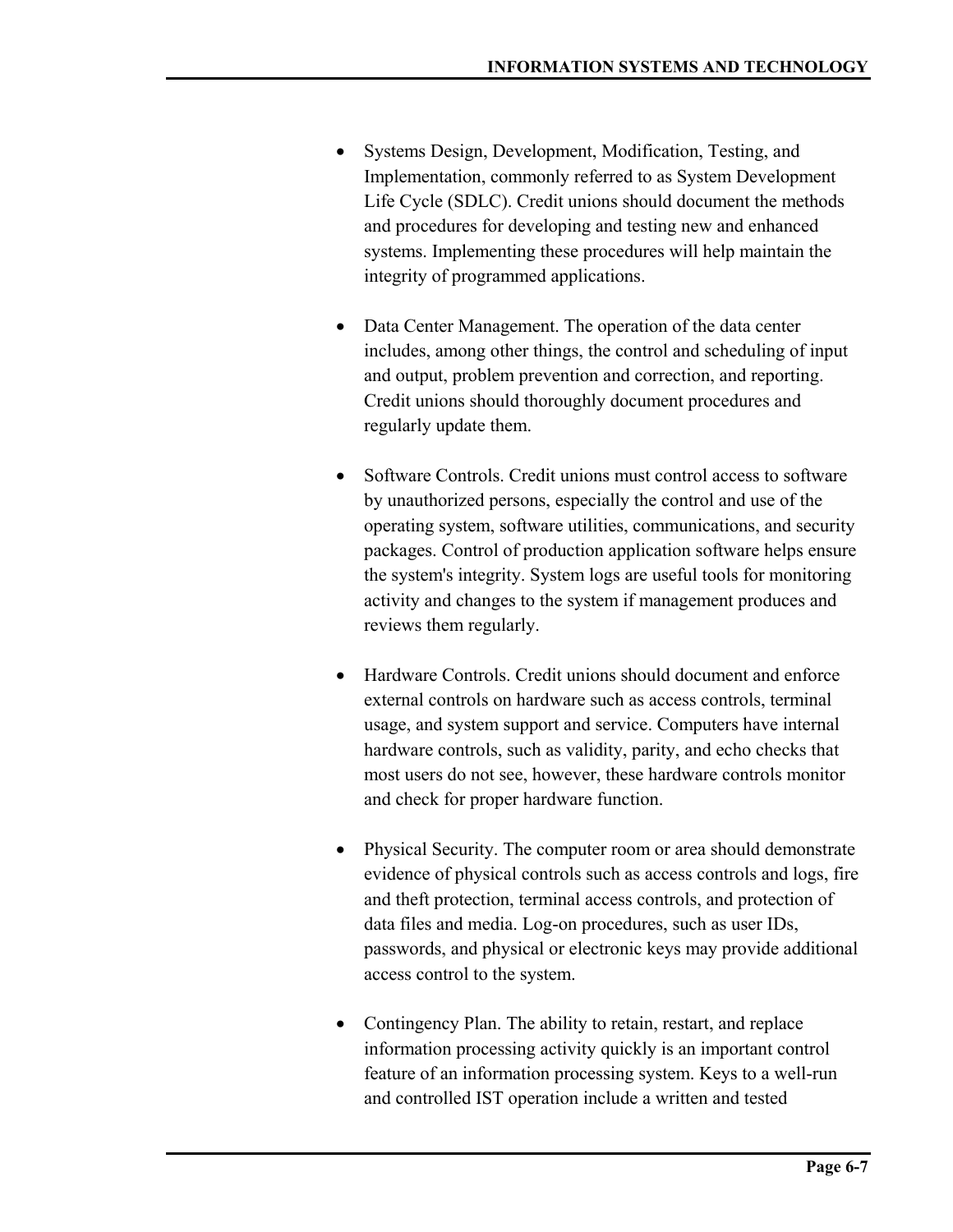contingency plan, proper backup and recovery actions and procedures, and management's commitment to contingency planning.

#### **Application Controls**

Application controls apply to the processing of data into, through, and out of the computer system. An awareness of IST controls enhances the review of automated parts of the process. While examiners do not extensively review application controls, conditions at the credit union may warrant an applications review. In these situations, the examiner should recommend that management obtain a third-party review. Application controls consist of the following:

- Data Origination. Credit unions should design source documents for easy and accurate data input. Management should properly authorize data before staff enters it into the system. Basic controls of data origination include batch totals, control totals, turnaround documents, and retention of source documents.
- Data Input. Controls of data input involve conversion, validation, editing, error handling, and separation of duties.
- Data Processing. External data processing controls maintain the operation of the system until completion of the application processing. These controls include system start-up procedures, backup and emergency procedures, error message debugging, and system and job status reporting. Internal processing validation and editing routines built into the programming check for errors. Upon completion of processing, the credit union should have in place error handling procedures to identify and correct transaction errors.
- Data Output. Management or staff should use all output from the system. Balancing and reconciliation, distribution, error handling, and records retention procedures (see *NCUA Rules & Regulations* §749 - Records Preservation Program And Record Retention Appendix) complete the application processing function.

#### **Backup and Recovery**

A multitude of problems that may cause breakdown, damage and other detrimental effects can plague computer systems. Users may question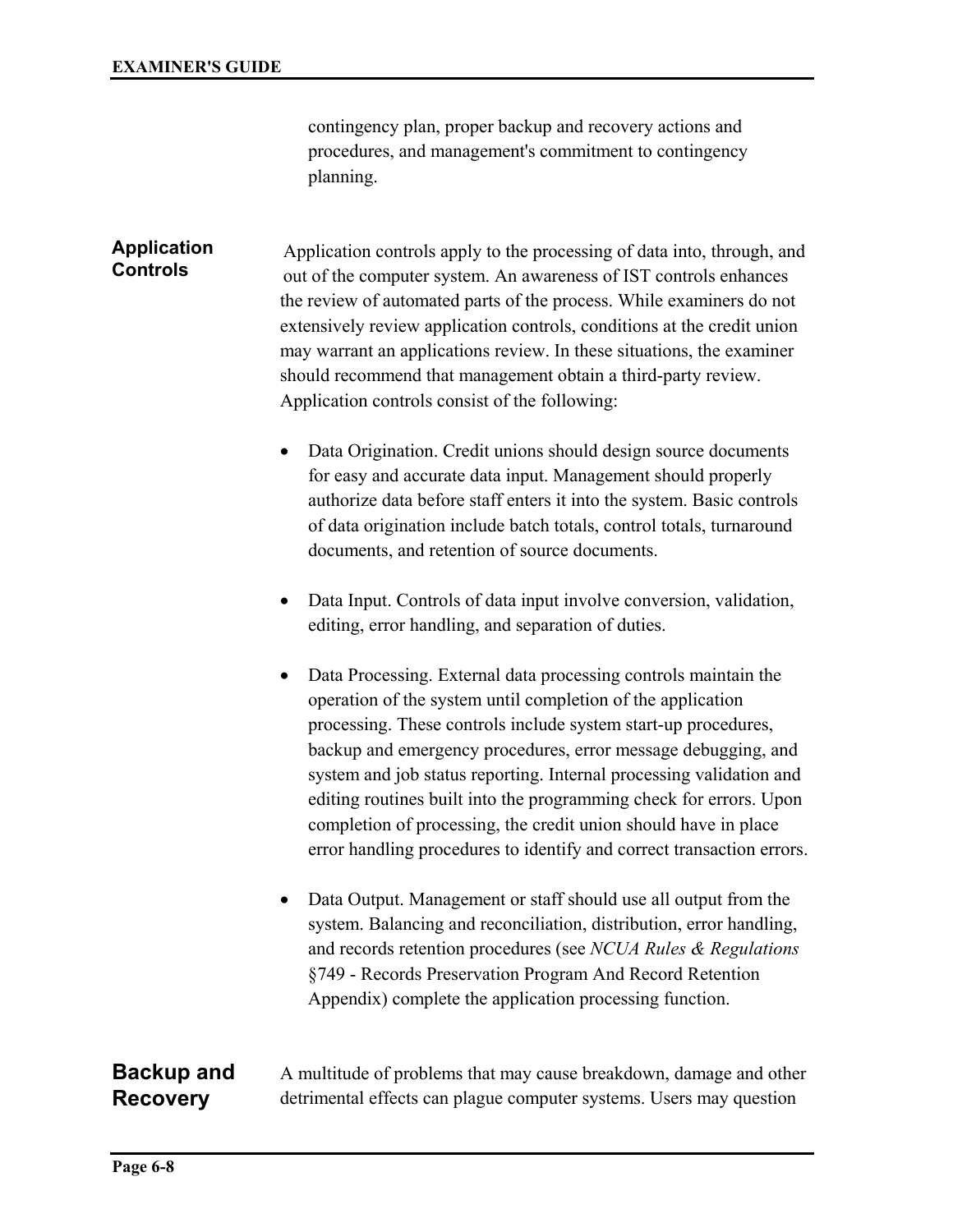the integrity of the data in the system when problems occur. Credit unions must regularly and routinely back up computer data. Following are several considerations involved in the backup and recovery of computer information:

- Frequency. Credit unions should back up (1) data files at least daily; (2) application files both when they make changes and routinely, usually monthly or quarterly; (3) a current copy of the operating system, and (4) vital records every three months.
- Generations. Credit unions should have available at least three generations of backups; however, many credit unions keep five sets of data file backups, one made on each day of the week.
- Storage. Credit unions must store vital records offsite, at a location far enough from the credit union's offices, to avoid the simultaneous loss of both sets of records. Credit unions should keep backup files both on- and off-site, one set of backups at each location, in order to facilitate recovery of operations should an event occur.
- Management. Credit unions should routinely control, maintain, and test backup files for quality and accuracy.
- Recovery. Credit unions should address and document relevant issues such as the speed of data file recovery, who can recover them, and under what conditions.

Restoring operations to an acceptable level within a reasonable amount of time requires that all credit unions using any type of IST services have a comprehensive, written, accurate, up-to-date, tested contingency plan. Responsibility for developing this plan lies with management. The examiner may review the contingency plan during each examination. **Contingency Planning** 

> Credit unions should develop detailed contingency plans. These plans should take into account local as well as region-wide disasters. Contingency plans should also consider any single point of failure issues (such as telecommunication and data lines, electrical services,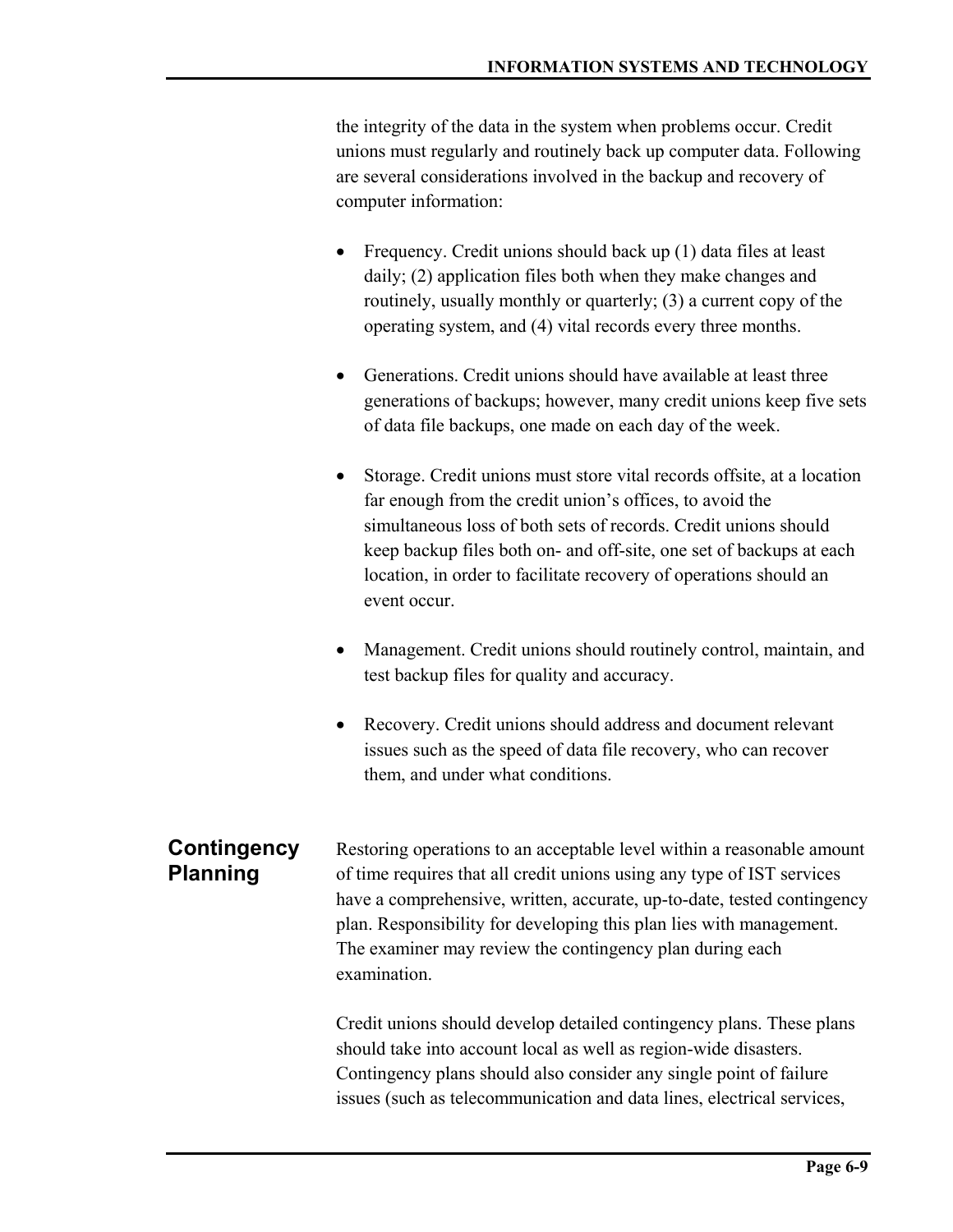etc.) Management should routinely test the contingency plan and document the results of those tests. Where the testing process identifies a failure or weakness, management should correct those issues and retest the plan. Management should ensure the contingency plan addresses the following considerations:

- Notification and contact procedures (staff, vendors, federal agencies, state agencies, local authorities, members, other appropriate third parties, etc.);
- Hardware and software requirements and needs;
- Timeframes, including acceptable downtime for the credit union and the time needed to bring processing services up after a disaster;
- Critical, priority, and support systems;
- Backup and recovery of operating system, application software, and data files;
- Current written documentation;
- Alternative sites for processing;
- Communications needs (telephone lines, fax capabilities, cell phones, data lines (T1, T3, fiber optic, etc.) and capabilities (bandwidth and throughput);
- Employees' knowledge (understanding of their duties and needs) and training;
- Administrative needs and supplies;
- Insurance coverage and requirements;
- Security for the credit union and the alternative sites; and
- Testing.

#### **Examination and Audits**

The examination and audits of the information processing and services, including both internal and external reviews, give the credit union assurance that the system's design and operation function as intended. Internally, the credit union should perform, at a minimum, quality and accuracy checks on the system's processing to ensure the presence of at least the minimum control requirements for the type of system in use. Depending on its size, type of system, and complexity, a credit union may need a complete third-party audit. Larger credit unions may need an internal IST auditor to perform routine, recurring reviews of the system.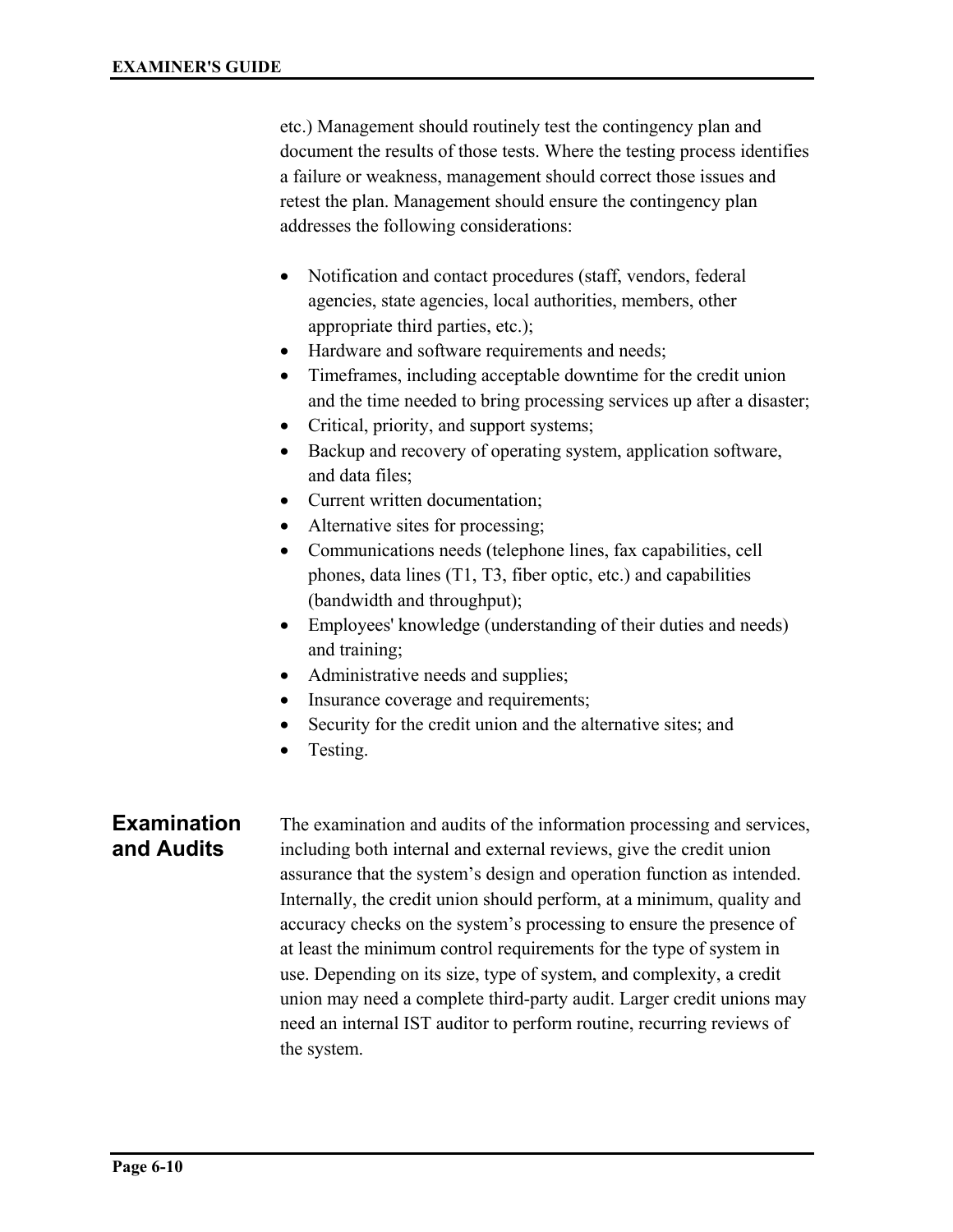Based on the risk-focused examination considerations discussed earlier in this chapter, examiners may perform some level of IST review during the examinations of credit unions having automated systems. Most credit unions rely on automated systems. Many credit unions could not operate at their present service level without these systems. The audit software available in AIRES allows for sampling and querying share and loan data. A download from the credit union's system helps the examiner analyze the data in the computer system by allowing the examiner to compare AIRES results with the credit union's reports. Examiners can review records for quality, completeness, and accuracy. Additionally, examiners can compare data from separate sources for consistency, and can summarize and sort data in various ways.

During the IST review, examiners should perform a review of IST management and general controls. Examiners can address review results in one or more of the following ways:

- No recommendations, based on the quality and acceptability of the review;
- Recommendation that management improve certain areas of the IST operation or services;
- Recommendation that management obtain a partial or complete third-party review; or
- Notification to the supervisory examiner of extensive problems in the system.

**Effect of IST on the Auditor's Consideration of Internal Controls in a Financial Statement Audit** 

This section provides guidance on how the credit union's use of IST may affect internal controls relevant to the financial statement audit, the auditor's understanding of internal controls, and the assessment of control risk relative to IST.

The audit standards assert that the more complex the IST environment at a credit union, the higher the assessment of control risk and the more control testing the examiner should see in the audit documentation on internal controls regarding IST.

Generally accepted auditing standards (GAAS) state: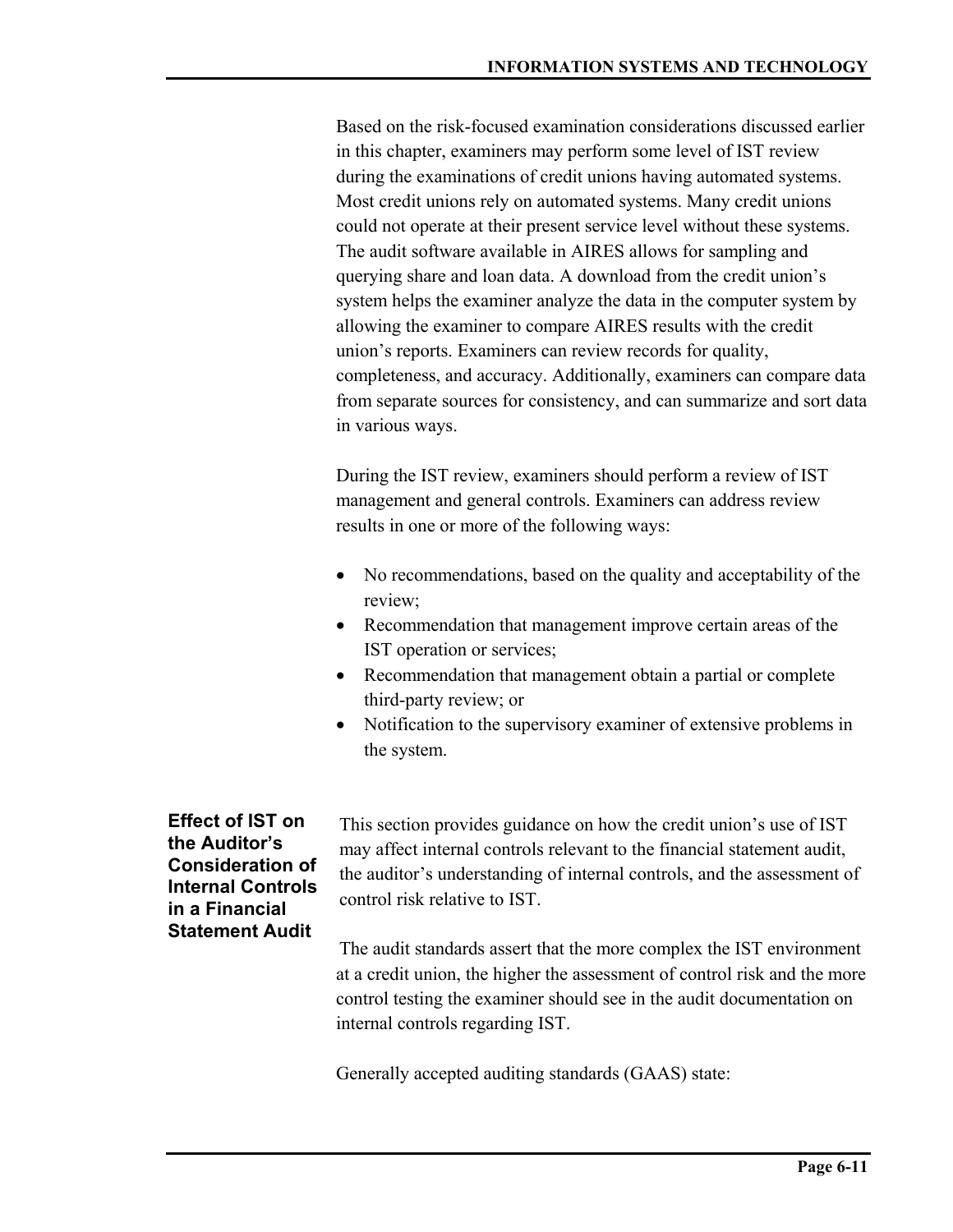When evidence of an entity's initiation, recording, or processing of financial data exists only in electronic form, the auditor's ability to obtain the desired assurance only from substantive tests would significantly diminish.

Therefore, auditors should rely less on substantive tests and more on tests of controls as levels of automation increase. Consequently, the examiner should see an audit strategy designed to perform a greater degree of control testing to ensure the effectiveness of the controls. Examples of control testing can include:

- Testing system edits (e.g., posting rejects to non-existent accounts);
- Exception reporting (e.g., paid-ahead loan report or loans over a dollar limit);
- Testing authorization limits (e.g., wire transfers); and
- Testing security codes and structure (e.g., system rights).

The effect of IST on a credit union's internal controls relates more to the nature and complexity of the systems in use than to the credit union's size. Based on the complexity of the credit union, the examiner should review the audit scope or otherwise determine that the auditor considered the following:

• The adequacy of internal controls given the level and complexity of IST. For example, the credit union may have complex and highly integrated systems that share data for reporting, operations, and compliance objectives. Other examples include multiple user environment accessing a common database, web operations, or a shift from paper to an automated system.

- The types of controls significant to the audit and the testing of those controls. These may include authorization controls, reporting limits, controls to initiate transactions, security levels, and backup procedures.
- Whether the auditor used individuals with specialized knowledge. Determinants include the complexity of the system, extent of changes to existing systems, establishment of new systems, extent

l

<sup>&</sup>lt;sup>1</sup> Independent tests that are quantitative in nature performed to support a financial statement assertion or contention.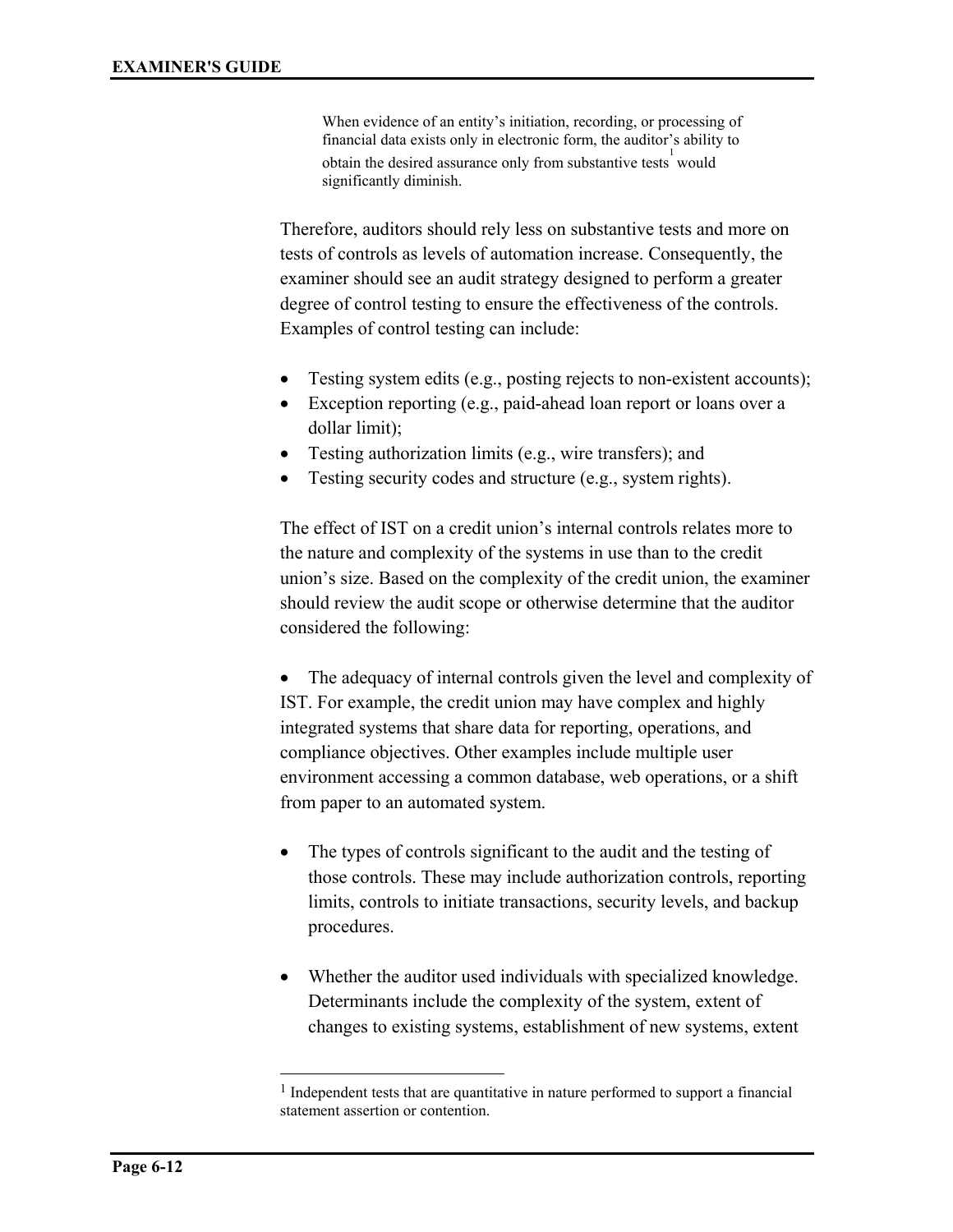of data sharing, and availability of audit evidence existing only in electronic form.

The auditor's understanding of the financial reporting process. Typically, within the audit documentation for more complex credit unions, the examiner would find a system diagram, schematic, or questionnaire denoting the data flow from initiation to reporting with control points identified allowing the auditor to pinpoint potential weaknesses.

The audit scope and program must assess and address IST risks or it may be considered inadequate.

Credit unions that use service bureau operations (also called service centers) to process their information have many of the same responsibilities as those using in-house services. Management can make a serious mistake by relying heavily on a service bureau without providing adequate oversight. Management should recognize and monitor important issues including ownership and control of data, timeliness, accuracy and completeness of information processing functions, contractual obligations, contingency planning, backup and recovery of data files, financial stability of the service bureau, and service bureau audits (financial, SAS 70, etc.) **Service Bureaus** 

> Examiners should pay particular attention to the contract between the service bureau and the credit union. A written contract must specify responsibilities of both parties. Credit union management must understand the contents of the contract with the service bureau. The provisions often contained in an IST service contract include:

- Specific work that the service bureau agrees to perform, and the frequency and general contents of the related reports;
- The basis of costs, including development, conversion, and processing, together with additional charges for special requests;
- Established time schedules for receipt and delivery of work;
- Audit responsibility, including the right of user representatives to perform audit procedures (such as a SAS 70 Report);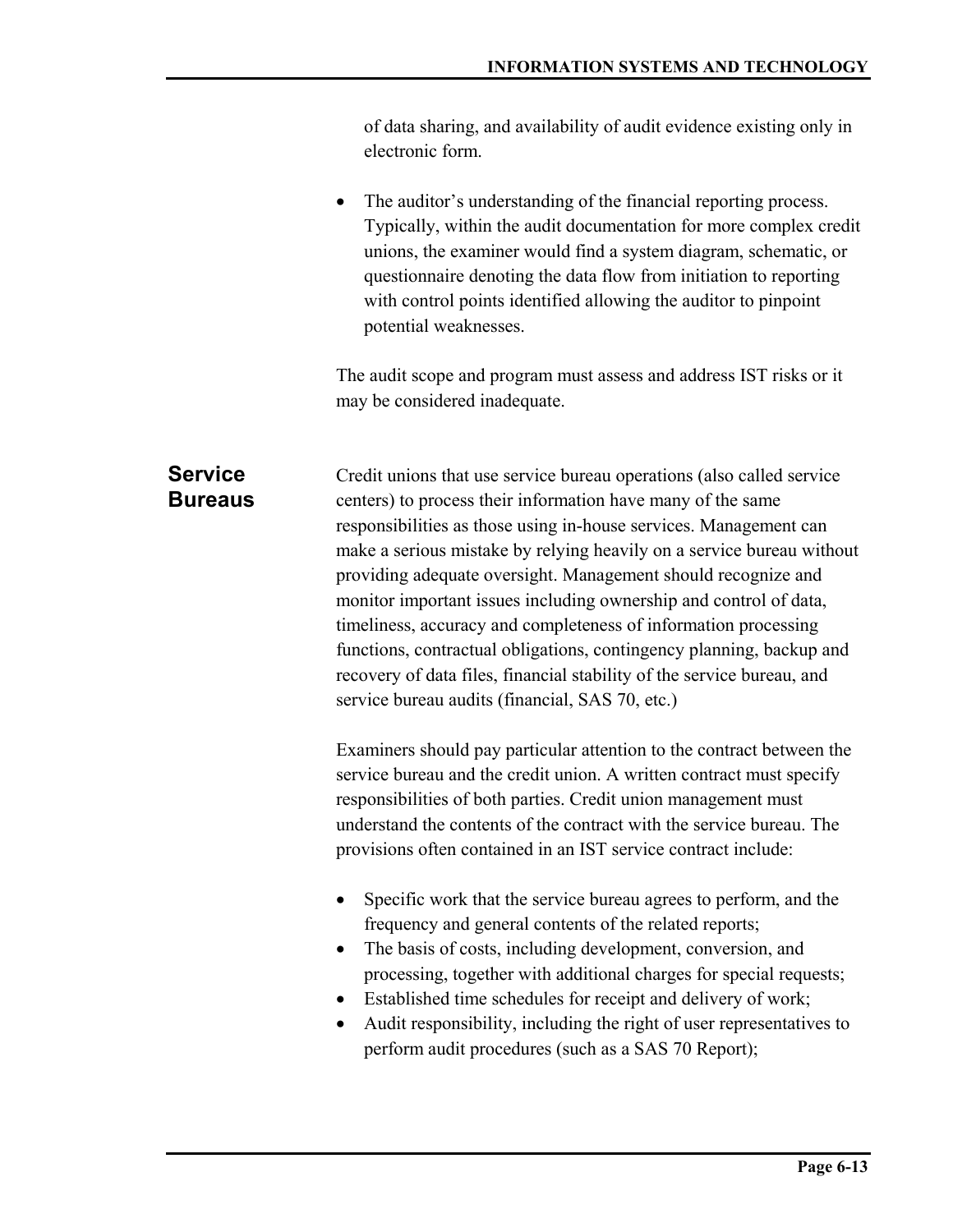- Backup and record protection provisions (equipment, program, and data files) to ensure timely processing by the service bureau in emergencies;
- Establishment of liability for source documents while in transit to and from the service center (the service center should have adequate insurance coverage for those liabilities for which it bears responsibility);
- Maintenance of adequate insurance for data losses from errors and omissions;
- Confidential treatment of records;
- Ongoing compliance with federal regulations;
- Ownership and escrow of computer programs and related documentation;
- Ownership of master and transaction data files and their return in machine-readable format upon the termination of the contract or agreement;
- Price changes, cost and method of cancellation of the contract, or withdrawal from the servicing arrangement by either party, including adequate time allowance;
- Notification from the service center to the users of all systems of changes that would affect procedures, reports, etc.; and
- Financial information that the service bureau agrees to provide periodically (preferably at least annually) to credit unions.

#### **Outsourcing**

Credit unions often rely on third parties to provide and support technology-related functions and services. Outsourcing arrangements can help manage costs, provide expertise, and expand and improve services offered to members. The credit union may outsource the system or service; however, management ultimately remains responsible for managing the risks associated with the system or service. The following four key points pertain to managing outsourced technology:

• The board of directors and senior management bear responsibility for understanding the risks associated with outsourcing arrangements for technology services and ensuring implementation of effective risk management strategies and practices;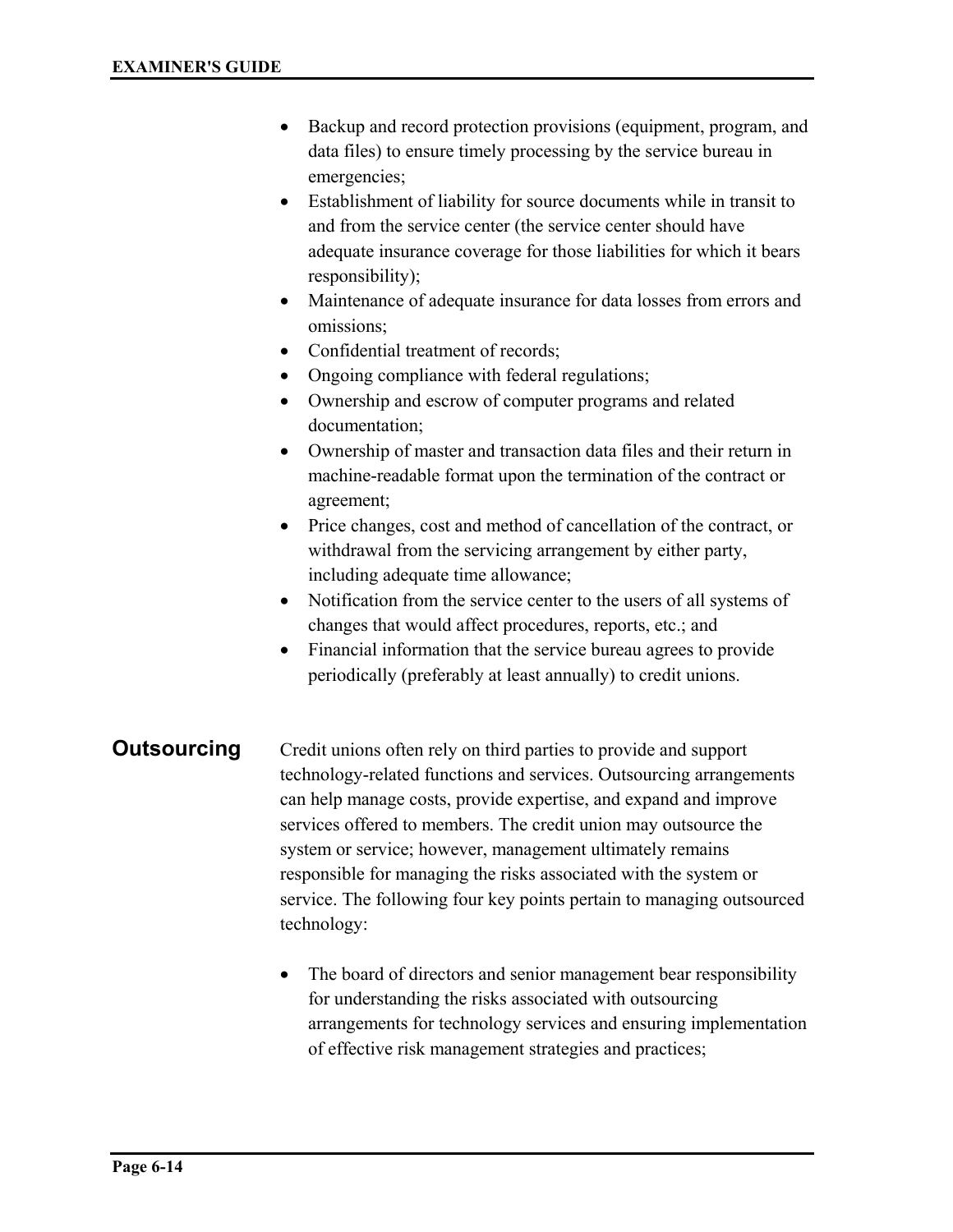|                                       | Once the credit union has completed its risk assessment and<br>٠<br>determined its risk acceptance level, management should evaluate<br>service providers to determine their operational and financial<br>abilities to meet the credit union's needs;                                                                                                                                                                                                                                                                                                                                                     |
|---------------------------------------|-----------------------------------------------------------------------------------------------------------------------------------------------------------------------------------------------------------------------------------------------------------------------------------------------------------------------------------------------------------------------------------------------------------------------------------------------------------------------------------------------------------------------------------------------------------------------------------------------------------|
|                                       | Credit unions should require clearly written and sufficiently<br>$\bullet$<br>detailed contracts that provide assurances for performance,<br>reliability, security, confidentiality, and reporting; and                                                                                                                                                                                                                                                                                                                                                                                                   |
|                                       | Credit unions should implement an oversight program to monitor<br>$\bullet$<br>each service provider's operations and controls, financial condition,<br>and performance standards.                                                                                                                                                                                                                                                                                                                                                                                                                        |
|                                       | (For a more in depth discussion on outsourcing, see NCUA Letter $\#00$ -<br>CU-11, Risk Management of Outsourced Technology Services.)                                                                                                                                                                                                                                                                                                                                                                                                                                                                    |
| <b>Security and</b><br><b>Privacy</b> | NCUA developed the security and privacy guidelines in §716 and<br>revised §748 of the <i>NCUA Rules &amp; Regulations</i> in response to the<br>Gramm-Leach-Bliley Act (GLBA).                                                                                                                                                                                                                                                                                                                                                                                                                            |
| <b>Security</b>                       | NCUA Rules and Regulations §748.0 requires each federally-insured<br>credit union to develop a written security program. This program must<br>strive to:                                                                                                                                                                                                                                                                                                                                                                                                                                                  |
|                                       | Protect each credit union office from robberies, burglaries,<br>$\bullet$<br>larcenies, and embezzlement;<br>Ensure the security and confidentiality of member records, protect<br>against anticipated threats or hazards to the security or integrity of<br>such records, and protect against unauthorized access to or use of<br>such records that could result in substantial harm or serious<br>inconvenience to a member;<br>Assist in the identification of persons who commit or attempt such<br>$\bullet$<br>actions and crimes; and<br>Prevent destruction of vital records, as defined in §749. |
|                                       | The appendix to $\S$ 748 provides guidelines to assist credit unions in<br>meeting the above four criteria. The guidelines, while not mandatory,                                                                                                                                                                                                                                                                                                                                                                                                                                                          |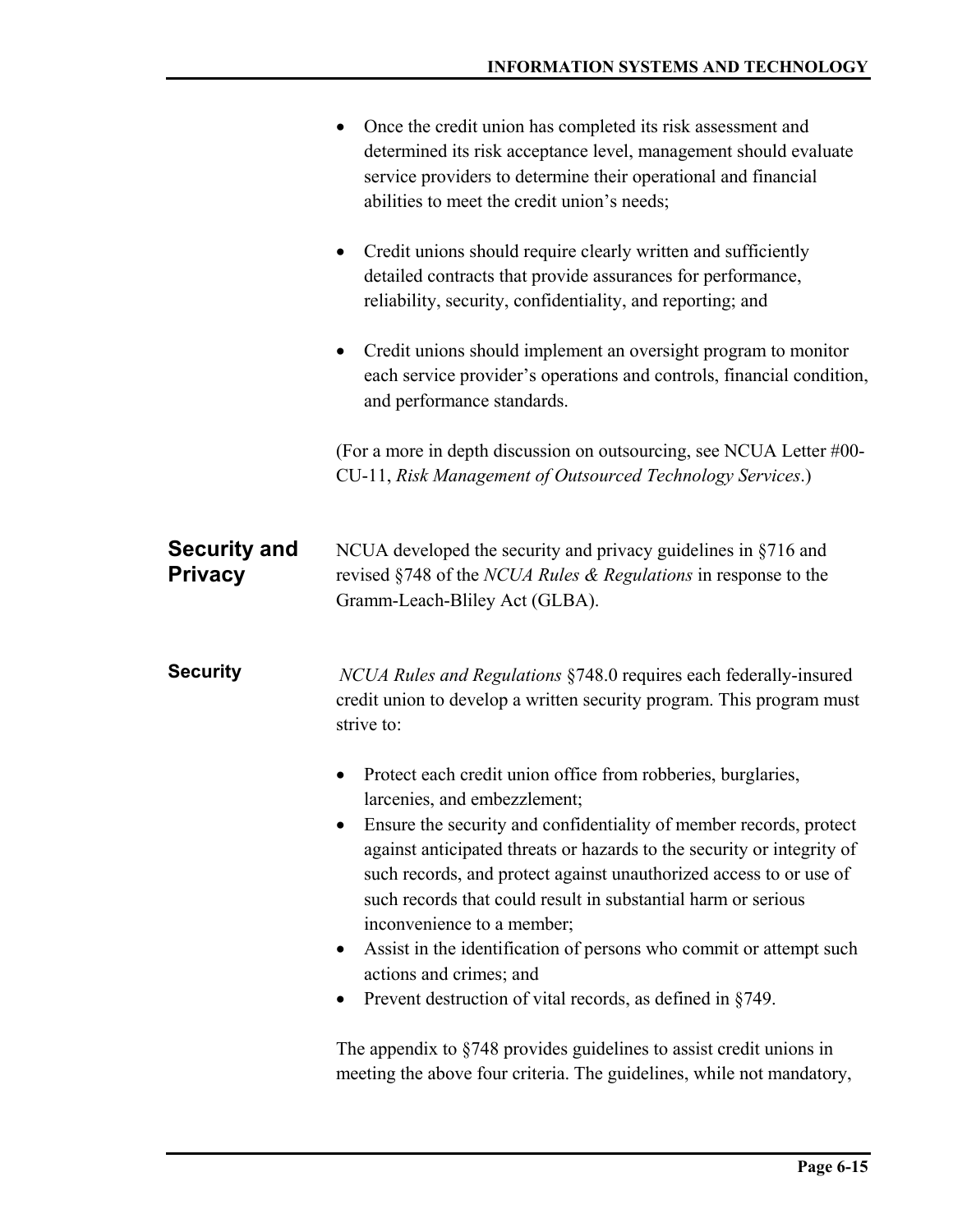provide a good framework from which credit unions can work to develop their policies and procedures.

#### Credit unions may find the following considerations useful when developing security policies and procedures: **Security Policies and Procedures**

- Identifying the services provided and systems (hardware and software) used;
- Identifying the risks and threats associated with each system and service;
- Determining the likelihood the risk or threat could occur;
- Identifying and evaluating various methodologies to mitigate the risks or threats;
- Developing the policies and procedures to address the risks or threats;
- Monitoring, and adjusting if necessary, the policies and procedures to achieve the desired results;
- Reviewing policies and procedures at least annually; and
- Training and educating staff.

Though not required, credit unions should establish a security team assigned with the responsibility of developing, implementing, monitoring, and revising security policies and procedures. Team members should include representatives from senior management, information technology department, human resources or personnel department, legal department, and customer service department. A diversified team will provide input from different perspectives in development of effective policies and procedures (see *NCUA Rules and Regulations* §748 and Appendix).

If a credit union demonstrates a weakness in one or more of the preceding steps, examiners should address that concern in a manner consistent with the risk and potential effect on the credit union.

#### **Privacy**

Credit unions must ensure their IST policies, procedures, practices, systems design, and operations comply with the privacy requirements in *NCUA Rules and Regulations* §716 (see NCUA Letter #01-CU-02, *Privacy of Consumer Financial Information* for a detailed discussion.)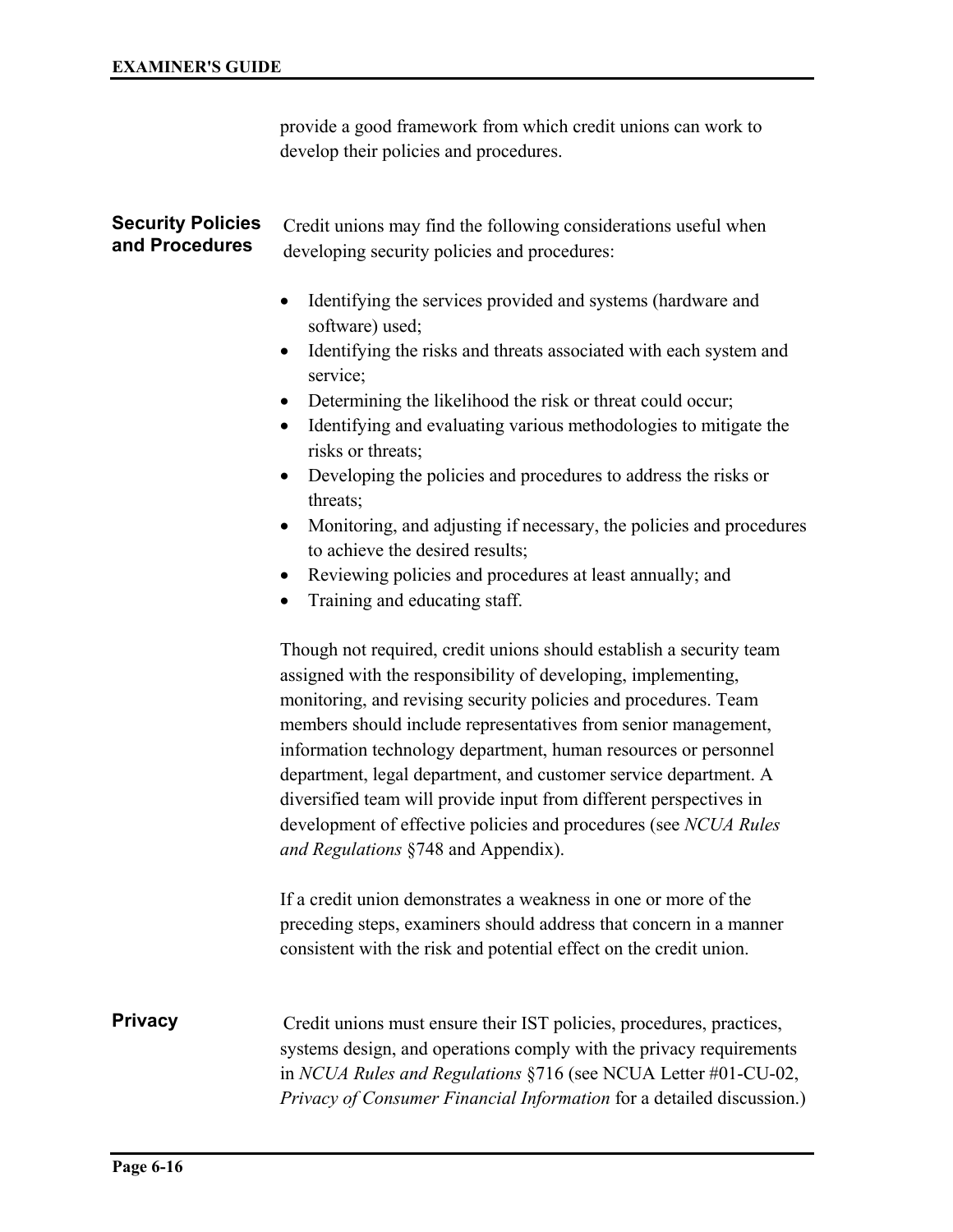Credit unions must also work with their vendors to ensure that their vendors comply with the credit union's privacy statements.

## **IS&T Questionnaires**

AIRES contains three questionnaires to assist the examiner in performing and documenting the IST review. The purpose and description of each questionnaire is:

- e-Commerce I (EC1). EC1 is a high-level questionnaire designed to assist examiners in their review of credit union e-commerce services. EC1 primarily focuses on credit union management's actions regarding the planning, implementation, and oversight of ecommerce systems and services;
- e-Commerce II (EC2). EC2 is a detailed questionnaire designed to assist examiners in conducting an in-depth review of e-commerce systems and services. Generally, examiners use EC2 when the results of EC1 indicate problems or issues exist which, in the examiner's judgment, warrants further review. EC1 and EC2 have eleven identical major sections allowing examiners to identify concerns using EC1 and then use the corresponding section in EC2 to perform additional examination procedures as warranted. Examiners also use EC2 in large and complex credit unions; and
- Electronic Data Processing Review (EDPR). EDPR is a technical questionnaire designed to assist examiners in their review of credit union IST systems. Generally, examiners use EDPR when they wish to perform a review of a credit union's automated systems (not just e-Commerce) or, when in their judgment, a review is warranted due to:
	- Significant weaknesses noted in IST areas;
	- Lack of an adequate internal or external review program for IST systems;
	- Lack of adequate management oversight, risk analysis, or risk control;
	- Lack of adequate policies, procedures, and practices; or
	- EC1 and/or EC2 review results reveal IST concerns regarding e-Commerce systems and services (if concerns exists for e-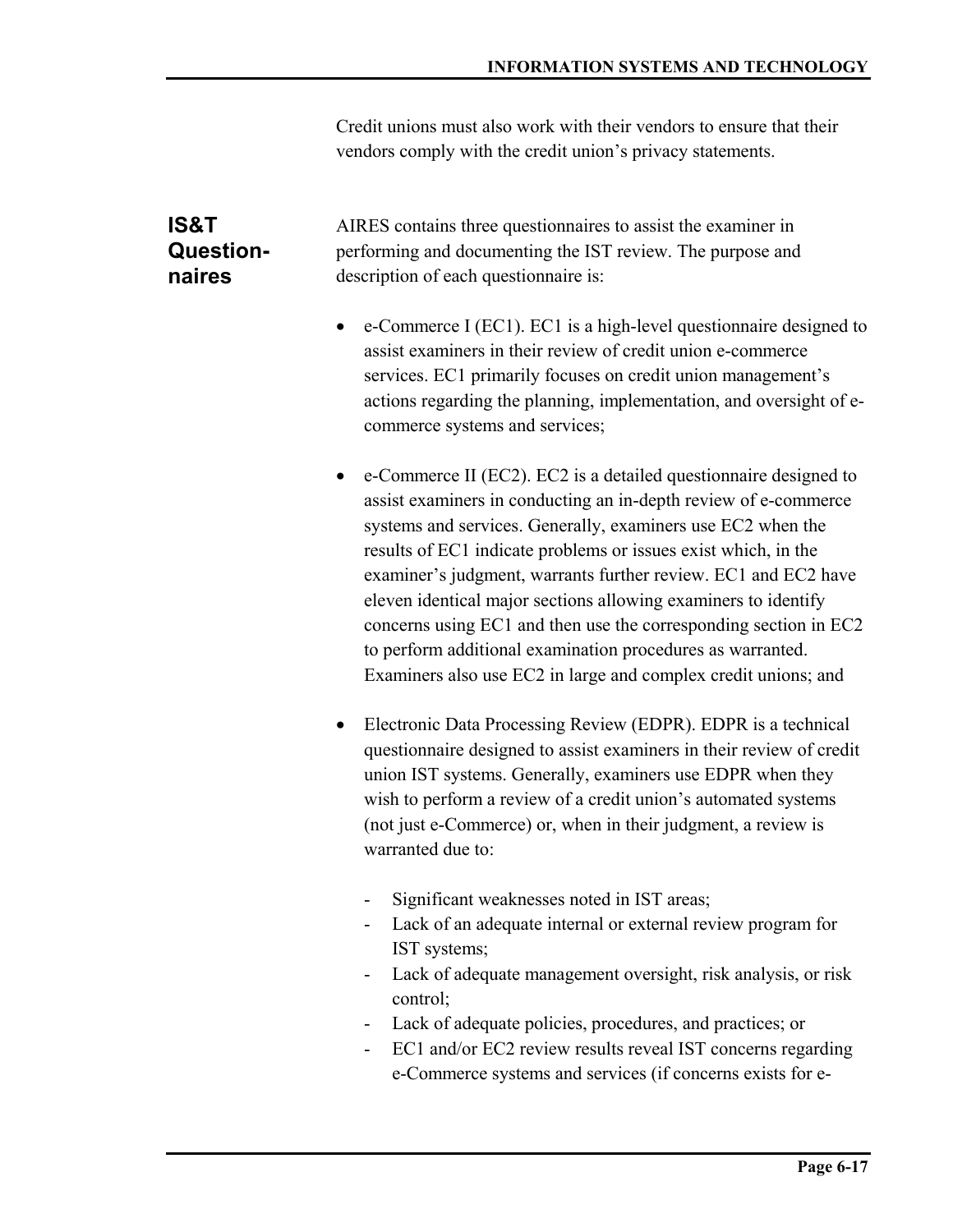Commerce systems and services, similar concerns may exist for core processing systems and services.)

#### Examiners should use the Management component of the CAMEL rating to address IST concerns. As part of this assessment, examiners should consider the following: **CAMEL Impact**

- Strategic Plan & Goals:
	- Has management developed a strategic plan for the credit union's IST systems and services?
	- Has management developed strategic goals, policies, and procedures to implement the strategic plan?
	- Are those strategic goals, policies, and procedures adequate in relation to the following:
		- i. Size and complexity of the credit union;
		- ii. Type of services offered;
		- iii. Volume of IST activity;
		- iv. Member demand, usage, and expectations; and
- v. Criticality<sup>2</sup> of systems and services?
- Risk Analysis:

l

- Has management performed a risk analysis? If so, does the analysis include the following components:
	- i. Assessment;
	- ii. Impact analysis/evaluation;
	- iii. Mitigation;
	- iv. On-going/periodic monitoring; and
	- v. Reporting procedures?

<sup>2</sup> Management should determine whether IST systems and services are critical or non-critical to the credit union's operations. Management should base this determination on factors such as, but not limited to, the following: risk exposure (transaction, security, compliance, reputation, etc.), type of services offered, transaction volume (number and dollar), interconnectivity impact with other credit union technology systems, member usage, and member expectations and perceptions.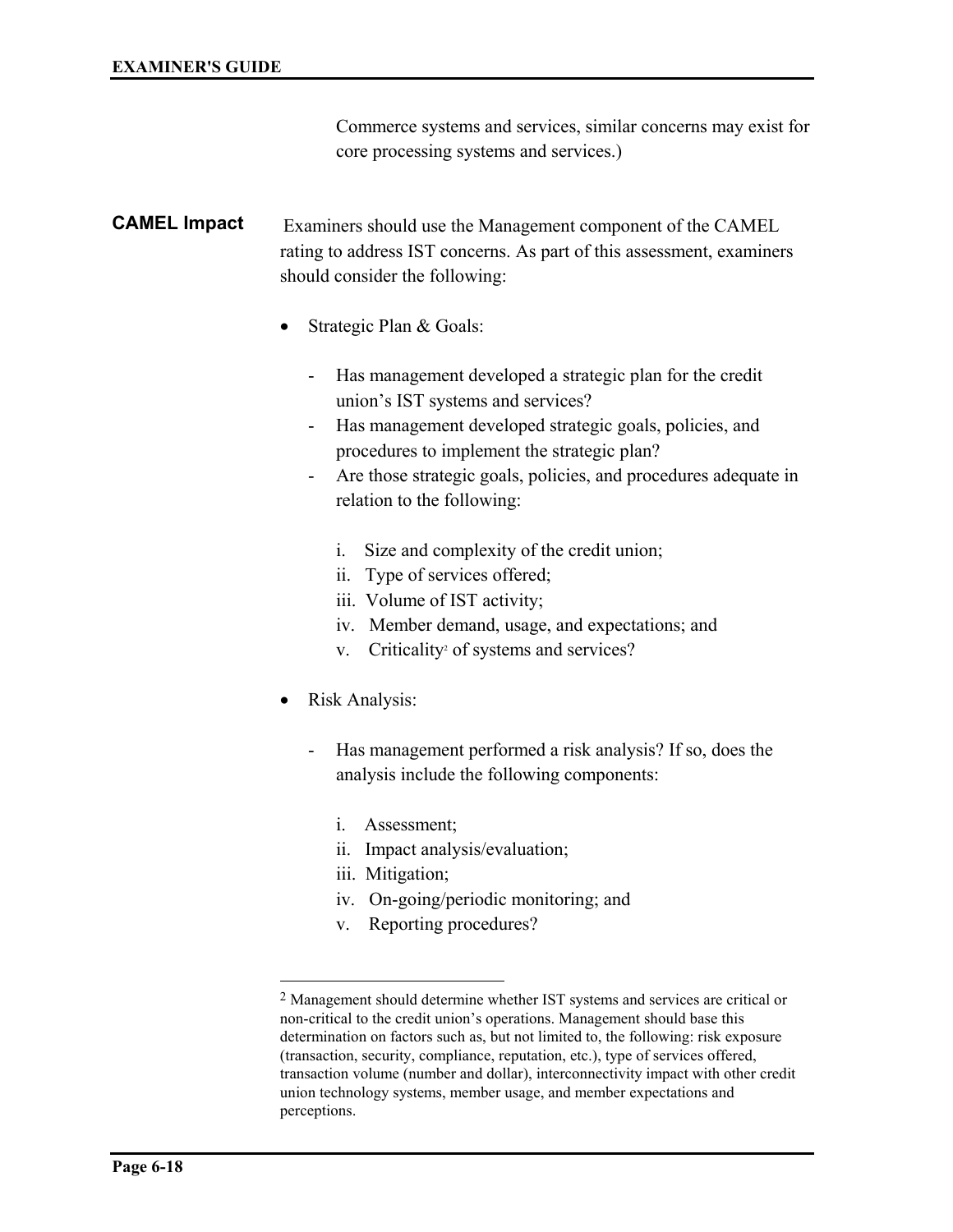- Policies:
	- Has management developed appropriate and adequate policies that address the following:
		- i. Security;
		- ii. Compliance;
		- iii. Business continuity/resumption;
		- iv. Disaster recovery; and
		- v. Vendor management?
- Oversight:
	- Does management provide adequate oversight including:
		- i. Adequate staffing;
		- ii. Knowledgeable/informed staff (in IST activities); and
		- iii. Adequate reporting procedures at various management levels?
	- Has the internal and/or external review program been modified to include reviewing procedures for IST activities?
	- Does management address issues/concerns effectively, adequately, and timely?
	- Does management have adequate vendor oversight policies, procedures, and practices?

**Workpapers and References** 

- Workpapers
	- Electronic Data Processing Review (EDPR)
	- E-Commerce I (EC1)
	- E-Commerce II (EC2)
- References
	- Federal Laws/Regulations
		- Computer Fraud and Abuse Act (CFAA)
		- Electronic Funds Transfer Act (EFTA, REG E)
		- Expedited Funds Availability Act (EFAA, REG CC)
		- Child On-Line Privacy Protection Act (COPPA)
		- Gramm-Leach-Bliley Act (GLBA)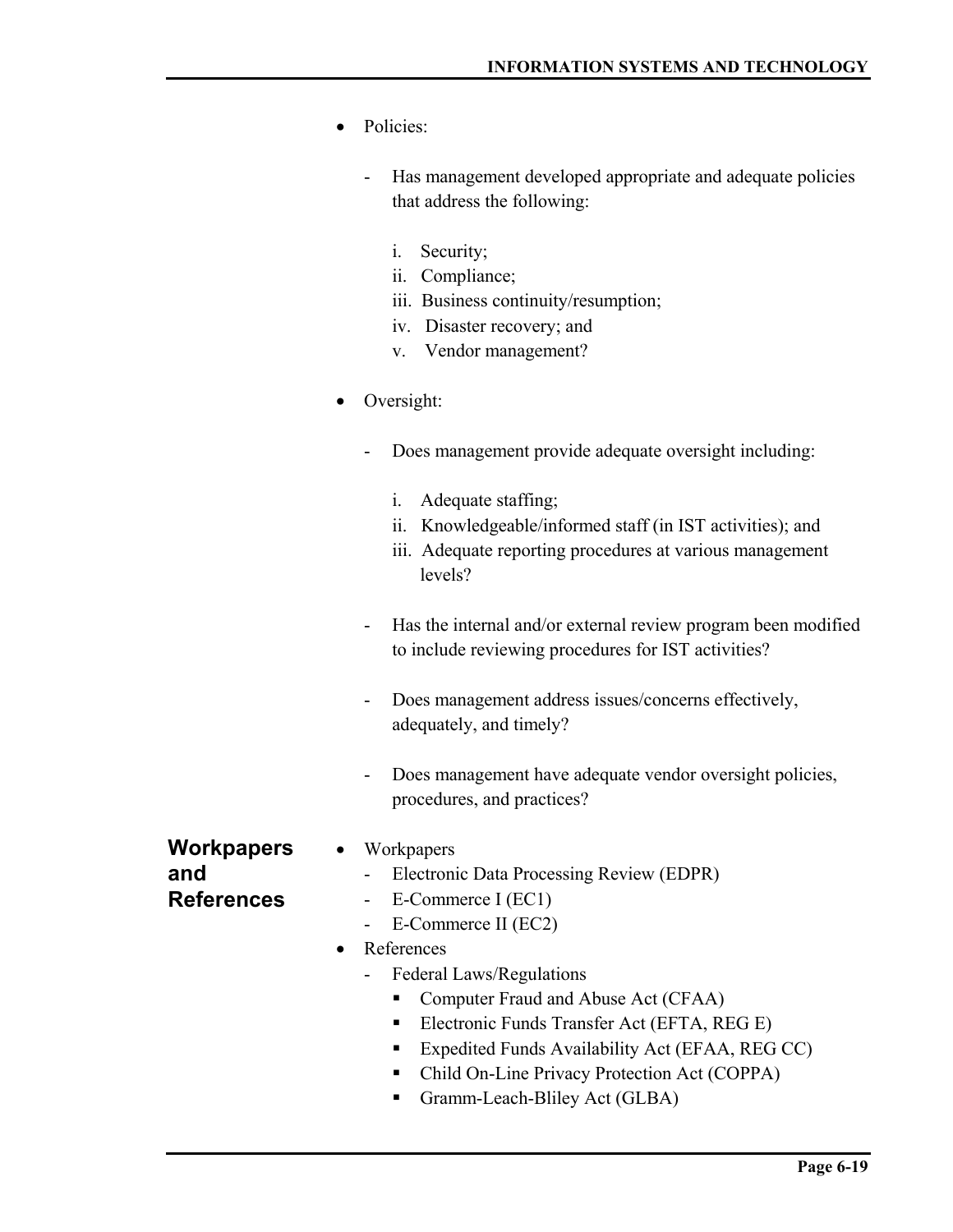- **Electronic Signatures in Global and National Commerce** Act (E-Sign)
- *NCUA Rules and Regulations*
	- 701.26 Credit Union Service Contracts
	- 712 Credit Union Service Organizations
	- 716 Privacy of Consumer Financial Information
	- 721 Federal Credit Union Incidental Powers
	- 748 Credit Security Program, Report of Crime and Catastrophic Act and Bank Secrecy Act Compliance
	- 749 Records Preservation Program And Record Retention Appendix
- Regulatory Alerts
	- 01-RA-07 *Children's Online Privacy Protection Act* (COOPA)
	- 01-RA-06 *Regulation E (Electronic Fund Transfers)*
	- 01-RA-03 *Electronic Signatures in Global and National Commerce Act (E-Sign Act)*
	- 00-RA-01 *Electronic Transfers Accounts*
	- 98-RA-08 *Electronic Transfer Act*
	- 98-RA-04 *Interagency Guidance on Electronic Financial Services and Consumer Compliance*
	- 97-RA-12 *Guidance for Reporting Computer-Related Crimes*
- Letters to Credit Unions
	- 01-CU-04 *Integrating Financial Services and Emerging Technology*
	- 01-CU-02 *Privacy of Consumer Financial Information*
	- 00-CU-11 *Risk Management of Outsourced Technology Services*
	- 00-CU-09 *AIRES 2000 Loan and Share Record Layout Specifications*
	- 00-CU-07 *NCUA's Information Systems & Technology Examination Program*
	- 00-CU-04 *Suspicious Activity Reporting*
	- 00-CU-02 *Identity Theft Prevention*
	- 98-CU-12 *Business Resumption Contingency Planning*
	- 98-CU-02 *Year 2000 Contingency Planning*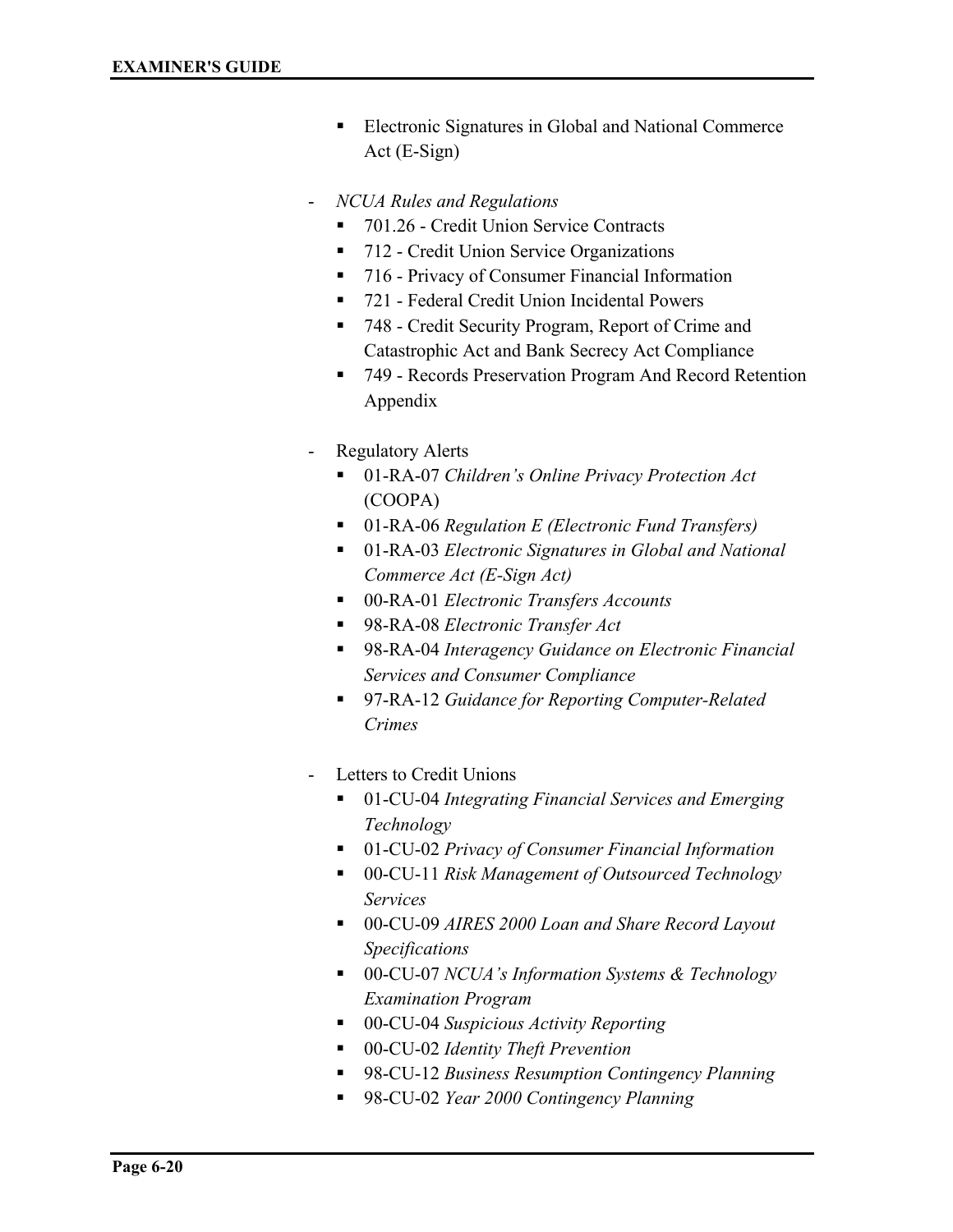- 97-CU-05 *Interagency Statement on Retail On-line PC Banking*
- 97-CU-03 *Corporate Business Resumption and Contingency Planning*
- 97-CU-01 *Automated Response System Controls*
- 96-CU-04 *Internal Control Structure*
- 109 *Information Processing Issues*
- *Accounting Manual for Federal Credit Unions*
- Statement of Auditing Standards (SAS) No. 94
- *FFIEC Information Systems Examination Handbook*
- **Websites** 
	- Cybercrime: http://www.cybercrime.gov/
	- Computer Crime and Intellectual Property Section (CCIPS): http://www.usdoj.gov/criminal/cybercrime/compcrime.html #CC
	- Federal Computer Incident Response (FedCIRC): http://www.fedcirc.gov/
	- **Financial Crimes Enforcement Network (FinCen):** http://www.treas.gov/fincen/
	- Federal Trade Commission (FTC): http://www.ftc.gov/
	- Internet Fraud Complaint Center (IFCC): https://www.ifccfbi.gov/
	- National Infrastructure Protection Center (NIPC): http://www.nipc.gov/
	- **Electronic Privacy Information Center (EPIC):** http://www.epic.org/
	- Incidents.org-By The SANS Institute: http://www.incidents.org/
	- Internet Security Systems, Inc.: http://www.iss.net/
	- National Institute of Standards and Technology Resource Center: http://csrc.ncsl.nist.gov/
	- SecurityFocus (BugTraq): http://www.securityfocus.com/
	- CERT® Coordination Center: http://www.cert.org/
	- $\blacksquare$  Internet Fraud (IFW): http://www.fraud.org/internet/intset.htm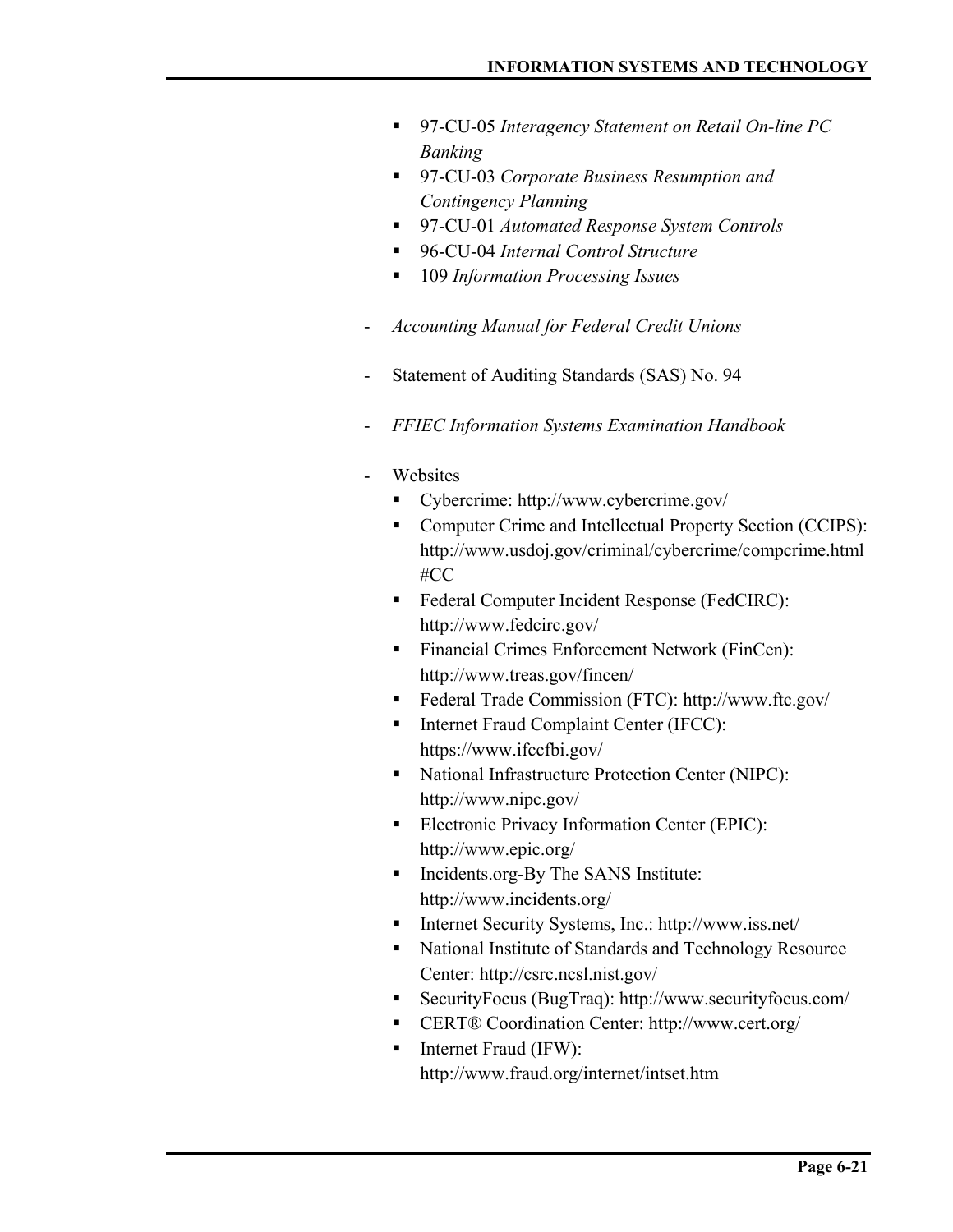- **Information Technology Association of America:** http://www.itaa.org/
- **SANS** Institute Online: http://www.sans.org/newlook/home.htm
- Security & Exchange Commission-Division of Enforcement - Complaint Center:

http://www.sec.gov/enforce/comctr.htm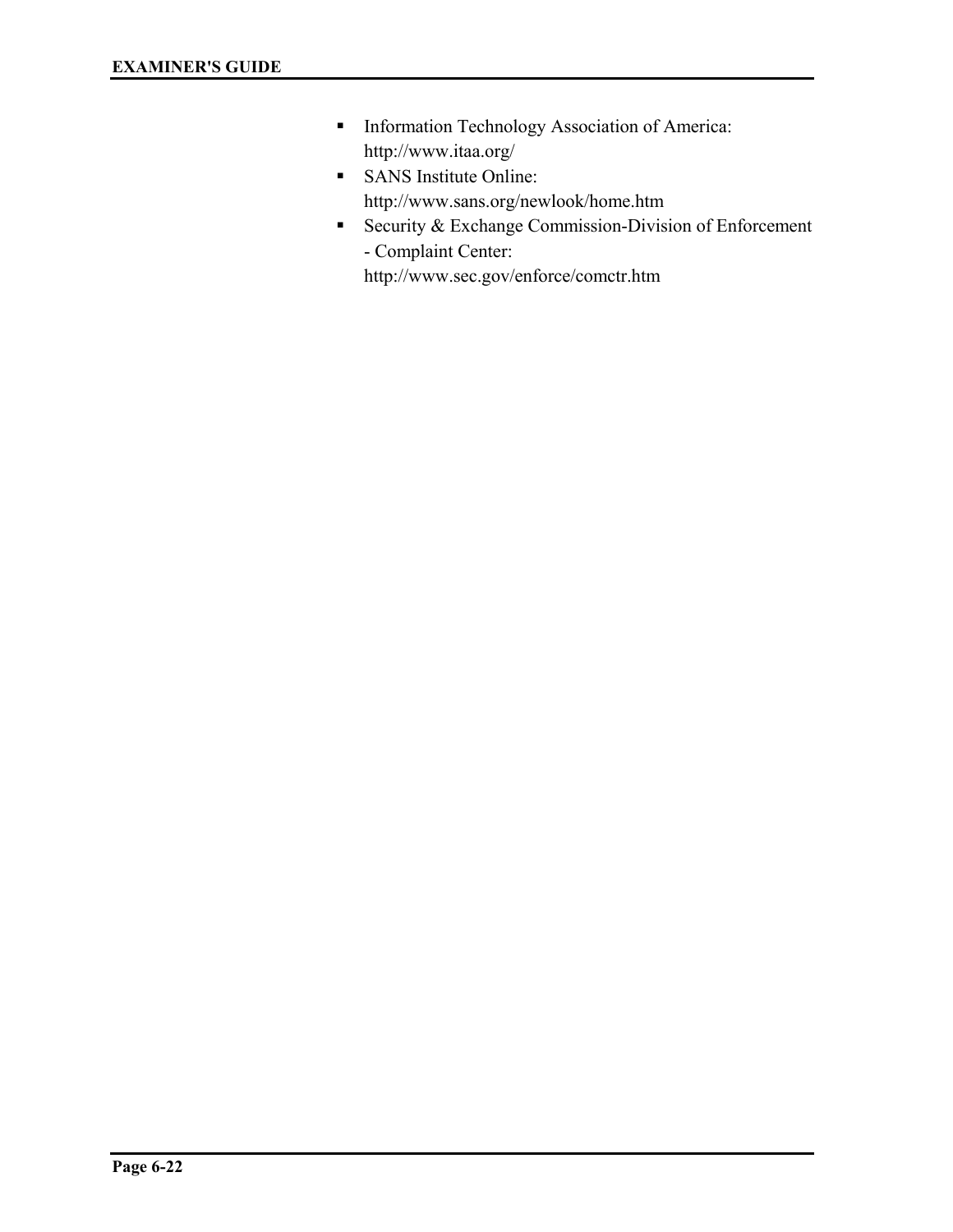## **INTERNET AND e-COMMERCE** - **APPENDIX 6A**

**Overview** Many credit unions offer services to members via electronic means, often through the Internet and World Wide Web. Electronic financial services pose inherent risks to credit unions. Management must understand those risks and take measures to mitigate them.

> Electronic financial services (EFS) comprise those services that a credit union provides via electronic means including, but not limited to, the following:

- **Electronic Commerce Systems and Services:** 
	- Internet/World Wide Web services;
	- Home Banking (direct dial in) Services;
	- Wireless Services;
	- Audio Response/Phone Based;
	- Kiosk; and
	- e-Commerce Account Transaction Processing Services. Online e-Commerce account services include, but are not limited to, the following:
		- i. Account Inquiry;
		- ii. Check Order Requests;
		- iii. Loan Applications;
		- iv. Bill Payment;
		- v. Funds Transfers;
		- vi. Third-Party Transfers;
		- vii. Stop Payment Requests;
		- viii. On-Line Wire Transfers;
		- ix. Automated Clearing House (ACH) Originations; and
		- **x.** Account Aggregation/Screen Scraping.<sup>1</sup>

**Account aggregation and screen scraping are** two **different methods used to gather user account information from various sources and then compile that information in one location for the user.**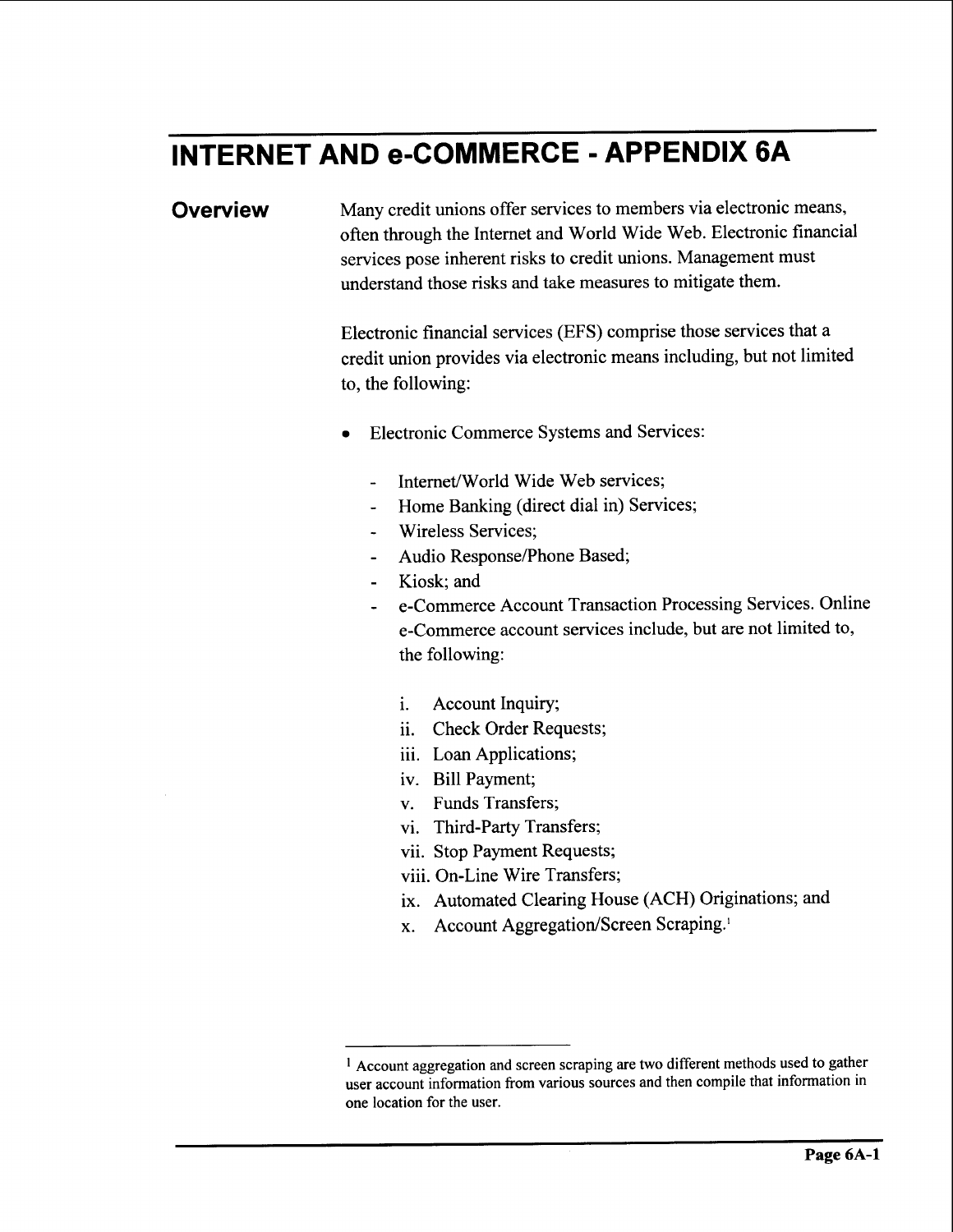- **Electronic Payment Systems:** 
	- ACH Transactions:
	- Stored Value Cards;
	- Electronic Money; and
	- Electronic Wallets.
- **ATM Systems.**

There are three types of website systems:

- Informational. An Informational system displays general information such as loan/share rates, credit union contact information, and privacy notices;
- *0* Interactive. An Interactive system contains features of an Informational website plus members can request information such as share balances, loan balances, account statements, and disclosure statements. Members can complete loan applications, member applications, share account applications, etc.; and
- *0* Transactional. A Transactional system contains features of an Interactive website plus members can initiate and perform transactions such as paying bills, making loan payments, transferring money or funds (between one or more credit union accounts; between the credit union and third-parties), and opening new share accounts.

The introduction of website services (whether hosted internally or externally) exposes a credit union to increased risk. In addition, the type of website affects the level of risk the credit union assumes (i.e., transactional websites generally have a higher level of risk than an interactive website.)

The following four tools will assist examiners in their risk-based approach to evaluating credit union management in the area of electronic financial services: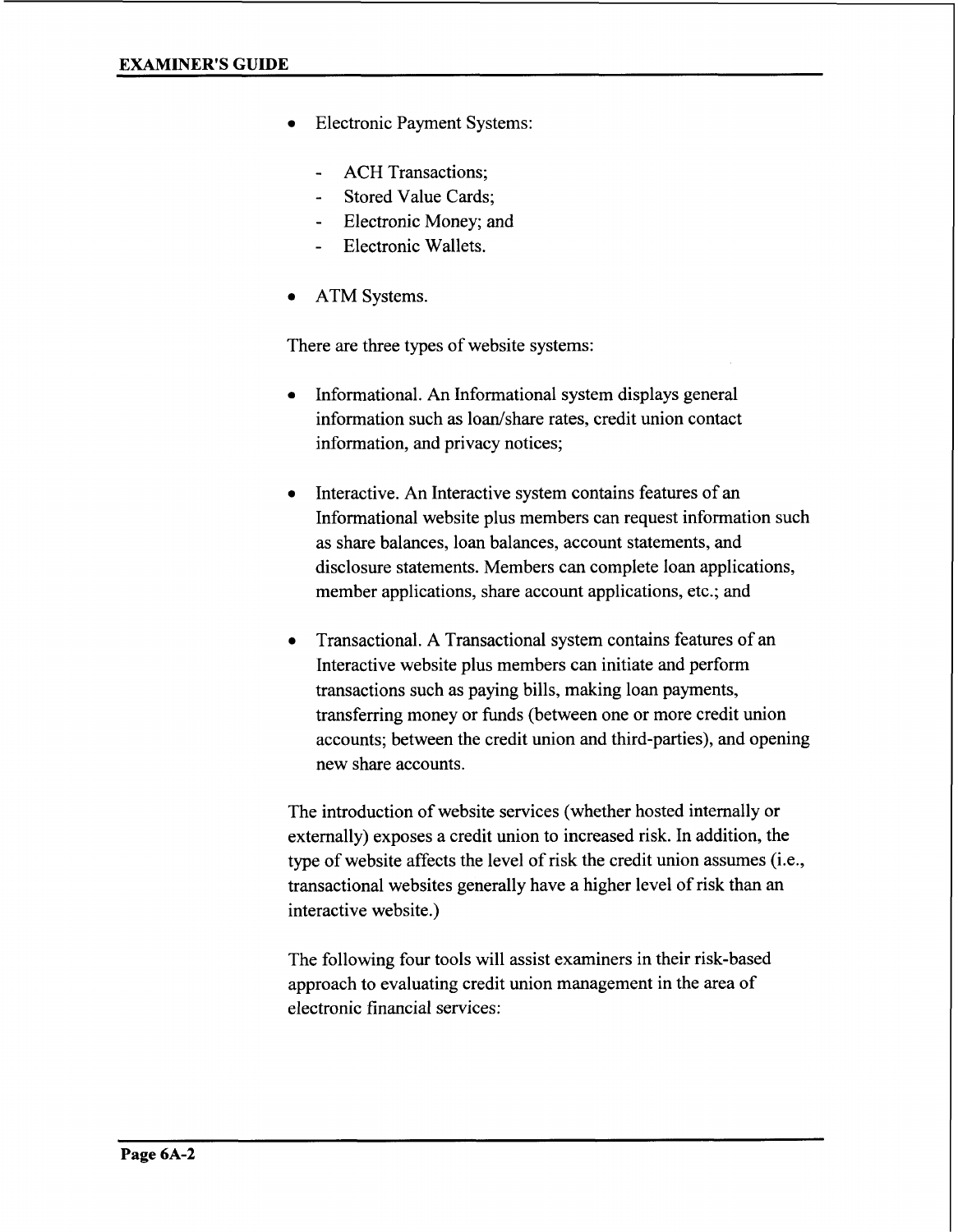- *0*  e-Commerce I (EC 1) - high level e-Commerce questionnaire;
- *0*  e-Commerce I1 (EC2) - detailed review program for reviewing **a**  credit union's e-Commerce activities;
- EDP Review (EDPR) Electronic Data Processing Review *0*  Program for reviewing a credit union's overall information and technology systems; and
- Computer Desktop Encyclopedia computer disk.

AIRES contains the first three tools. The Computer Desktop Encyclopedia is on a computer disk with updates issued periodically throughout the year.

**Threats and Vulnera bi I ities** 

Credit unions that provide web-based services face additional threats and vulnerabilities. Generally, these concerns arise because the credit union has adopted an "open environment." This is one in which external parties have access to one or more of the credit union's internal systems. Typical threats and vulnerabilities associated with the Internet and web-based services include:

- Eavesdropping or Packet Sniffing;
- Snooping or Downloading;  $\bullet$
- Tampering;
- Spoofing;
- Jamming or Flooding (Distributed Denial of Service (DDoS));
- Injecting Malicious Code (viruses and Trojan Horses);
- Exploiting Flaws; and
- Cracking.

Effective policies, procedures, and practices, which address the following, provide the best way to deal with these threats and vulnerabilities:

- *0* Risks assessments;
- *0* Security measures;
- Monitoring requirements;
- *0* Incident response procedures;
- *0* Vendor oversight; and
- Contingency planning and business resumption contingency planning.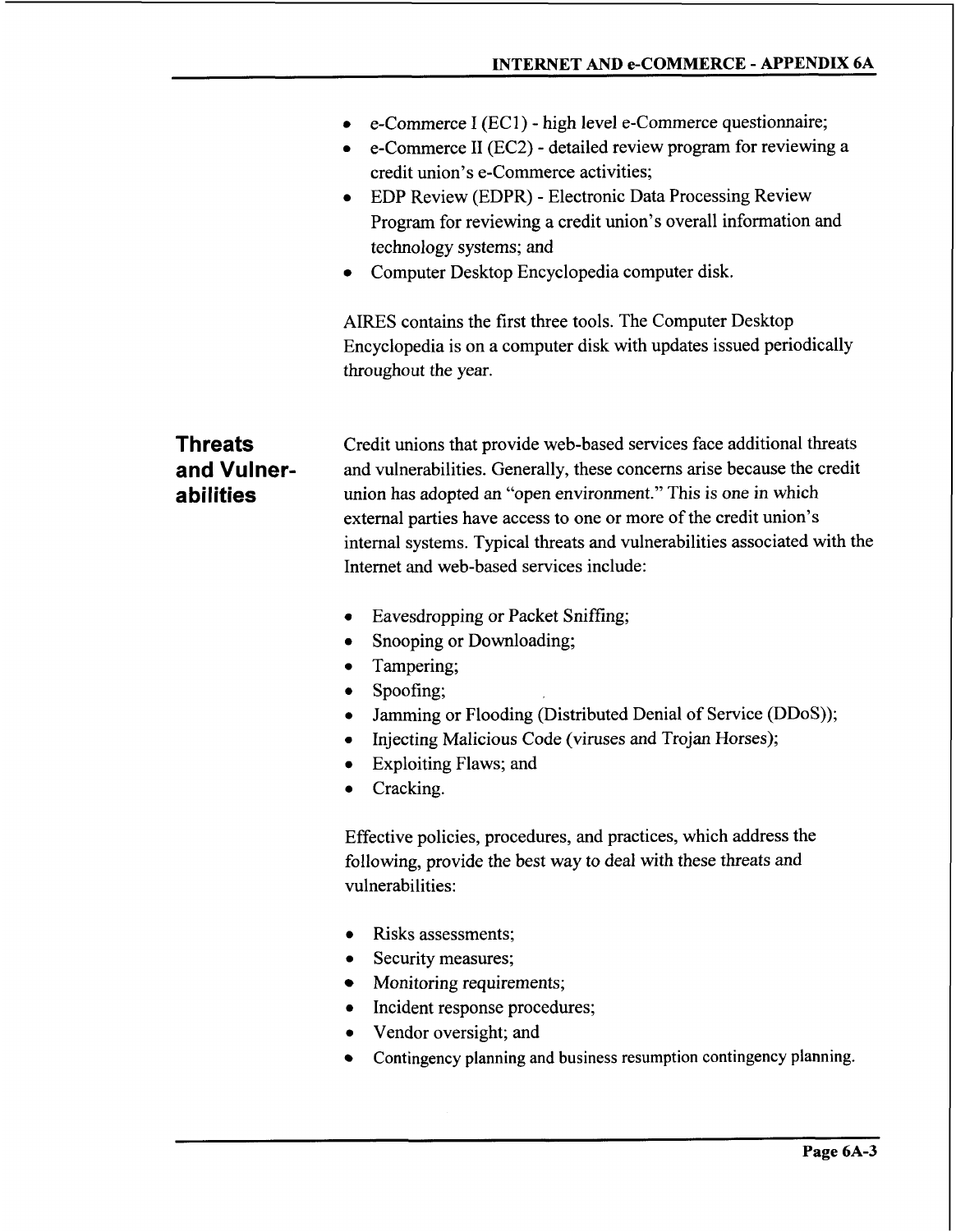| <b>Risk</b><br><b>Assessments</b>  | The credit union should have implemented a risk assessment procedure<br>that enables it to do the following:                                                                                                                                                                                                                                                                                                                                                                                                                                                                                                                                                                                                                                                                                                                                                                                                                                               |  |  |
|------------------------------------|------------------------------------------------------------------------------------------------------------------------------------------------------------------------------------------------------------------------------------------------------------------------------------------------------------------------------------------------------------------------------------------------------------------------------------------------------------------------------------------------------------------------------------------------------------------------------------------------------------------------------------------------------------------------------------------------------------------------------------------------------------------------------------------------------------------------------------------------------------------------------------------------------------------------------------------------------------|--|--|
|                                    | Identify the threats and vulnerabilities;<br>۰<br>Assess the risk (likelihood of occurrence and effect on credit<br>٠<br>union);<br>Establish risk tolerance thresholds (how much given risk is the<br>٠<br>credit union willing to assume);<br>Implement risk mitigation strategies; and<br>٠<br>Monitor and adjust, as needed, risk mitigation strategies on a<br>٠<br>regular basis.                                                                                                                                                                                                                                                                                                                                                                                                                                                                                                                                                                    |  |  |
| <b>Security</b><br><b>Measures</b> | The types of security measures a credit union employs depends on the<br>types of systems and services it provides, the complexity of those<br>systems and services, the credit union's risk tolerance thresholds, and<br>the experience of IST management. NCUA Rules & Regulations §748<br>delineates the security requirements credit unions must meet and<br>provides guidelines they may employ to meet those requirements. A<br>business decision by the board addresses how the credit union will<br>implement security for its systems and data. When providing web-<br>based services, best practices suggests using the following:                                                                                                                                                                                                                                                                                                                |  |  |
|                                    | Routers (to route data to the appropriate destination);<br>٠<br>Firewalls (to filter incoming and outgoing traffic);<br>٠<br>Virus protection (to prevent or control viruses and Trojan horses);<br>٠<br>Intrusion detection (to alert management when an intruder is<br>٠<br>attempting to breach, or successfully has breached, the credit<br>union's perimeter security systems);<br>Vulnerability assessments and penetration testing (to identify and<br>determine weaknesses associated with individual systems and the<br>IST environment as a whole);<br>Security bulletin and alert monitoring (to remain aware of new<br>٠<br>security issues and install new updates and patches in a timely<br>manner);<br>Incident response procedures and employee training (to limit<br>٠<br>damage once an incident has occurred); and<br>Vendor oversight program (to ensure vendors and contracts meet<br>٠<br>the credit union's minimum requirements.) |  |  |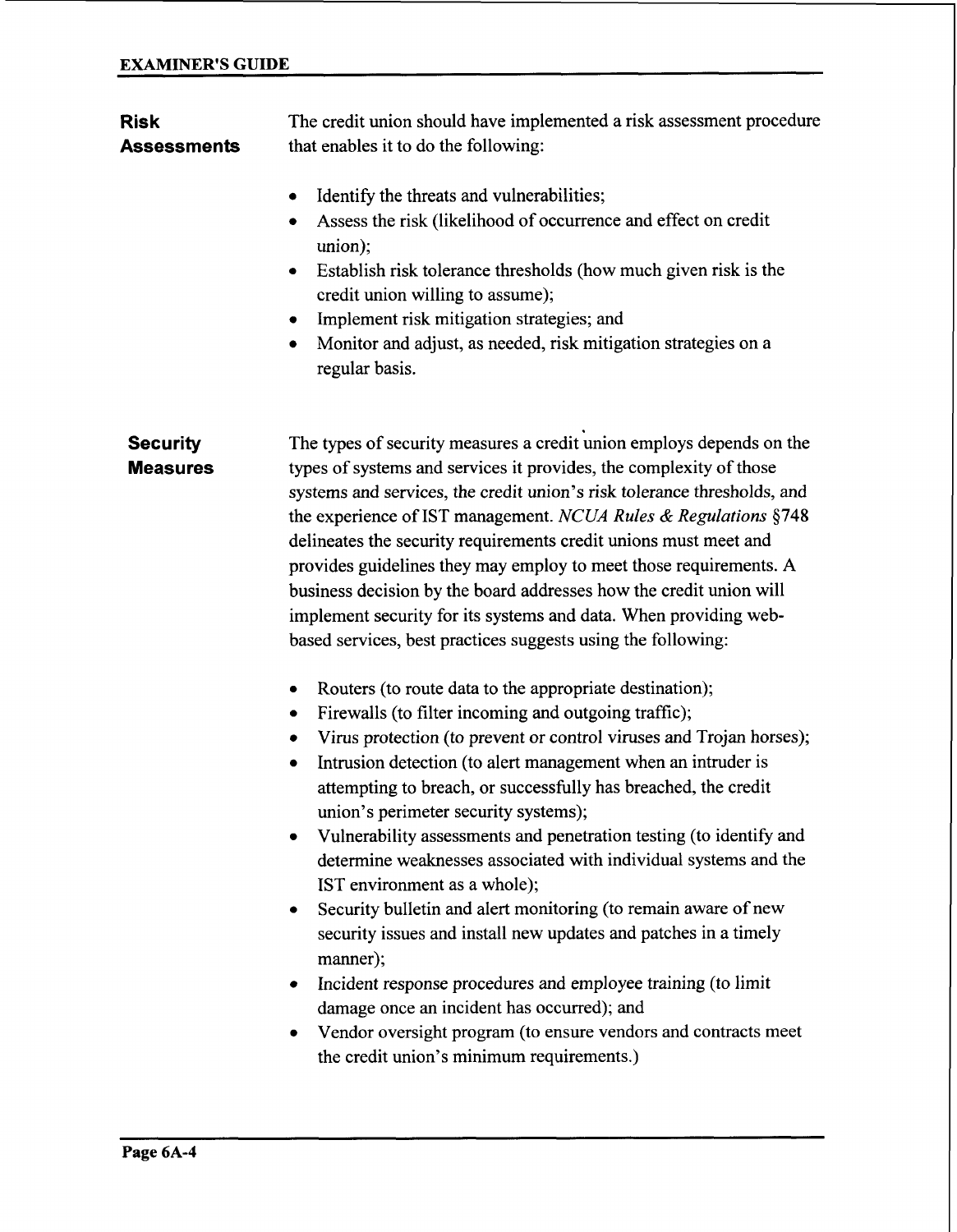| <b>Monitoring</b><br><b>Requirements</b>                                          | Each credit union should establish monitoring requirements for all<br>phases of its IST activities, from monitoring internal systems (e.g.,<br>systems log reviews) to monitoring the operations of the vendors.<br>Monitoring procedures allow a credit union to determine what works<br>and what does not. This provides management the ability to make<br>appropriate adjustments to policies, procedures, and practices.                                                                                                                                                                                                                                                                                                                                                                                                                                                                                                                     |
|-----------------------------------------------------------------------------------|--------------------------------------------------------------------------------------------------------------------------------------------------------------------------------------------------------------------------------------------------------------------------------------------------------------------------------------------------------------------------------------------------------------------------------------------------------------------------------------------------------------------------------------------------------------------------------------------------------------------------------------------------------------------------------------------------------------------------------------------------------------------------------------------------------------------------------------------------------------------------------------------------------------------------------------------------|
| Incident<br><b>Response</b><br><b>Procedures</b>                                  | The credit union's incident response plan should provide assurance<br>that the credit union has the ability to deal with various types of<br>incidents within reasonable timeframes, thus minimizing the risk of<br>loss. Key factors for dealing with incidents include (1) what action to<br>take, $(2)$ when to take it, and $(3)$ how to implement that action. The<br>amount of detail in a credit union's incident response plan should<br>relate to the size of the credit union, the complexity of its operations,<br>and the structure of its IST environment. For example, a credit union<br>operating in a complex in-house developed IST environment would<br>have a different incident response plan from a credit union solely<br>operating in an outsourced environment.                                                                                                                                                          |
| Vendor<br>Oversight                                                               | A credit union should establish a vendor oversight program that<br>ensures its vendors meet pre-established criteria such as security and<br>privacy. The credit union should carefully review its vendor contracts<br>to ascertain each party's rights and obligations and to ensure that<br>service level agreements meet the credit union's expectations and<br>needs. If available, credit unions should obtain and review vendor<br>financial statements to determine the short- and long-term viability of<br>their vendors. The credit union should decide whether obtaining a copy<br>of a vendor's SAS 70 or other audit report (if available) would assist in<br>determining the quality of the vendor's management, various controls,<br>policies, procedures, and practices. Credit unions should regularly<br>communicate with their vendors to obtain current information<br>regarding the vendors' hardware and software systems. |
| <b>Contingency</b><br><b>Planning and</b><br><b>Business</b><br><b>Resumption</b> | A credit union should determine the importance of its web-based<br>services and products to its operations. Based on the level of criticality,<br>the credit union needs to develop appropriate procedures to ensure an<br>incident or disaster will minimally impact, or impact only to a                                                                                                                                                                                                                                                                                                                                                                                                                                                                                                                                                                                                                                                       |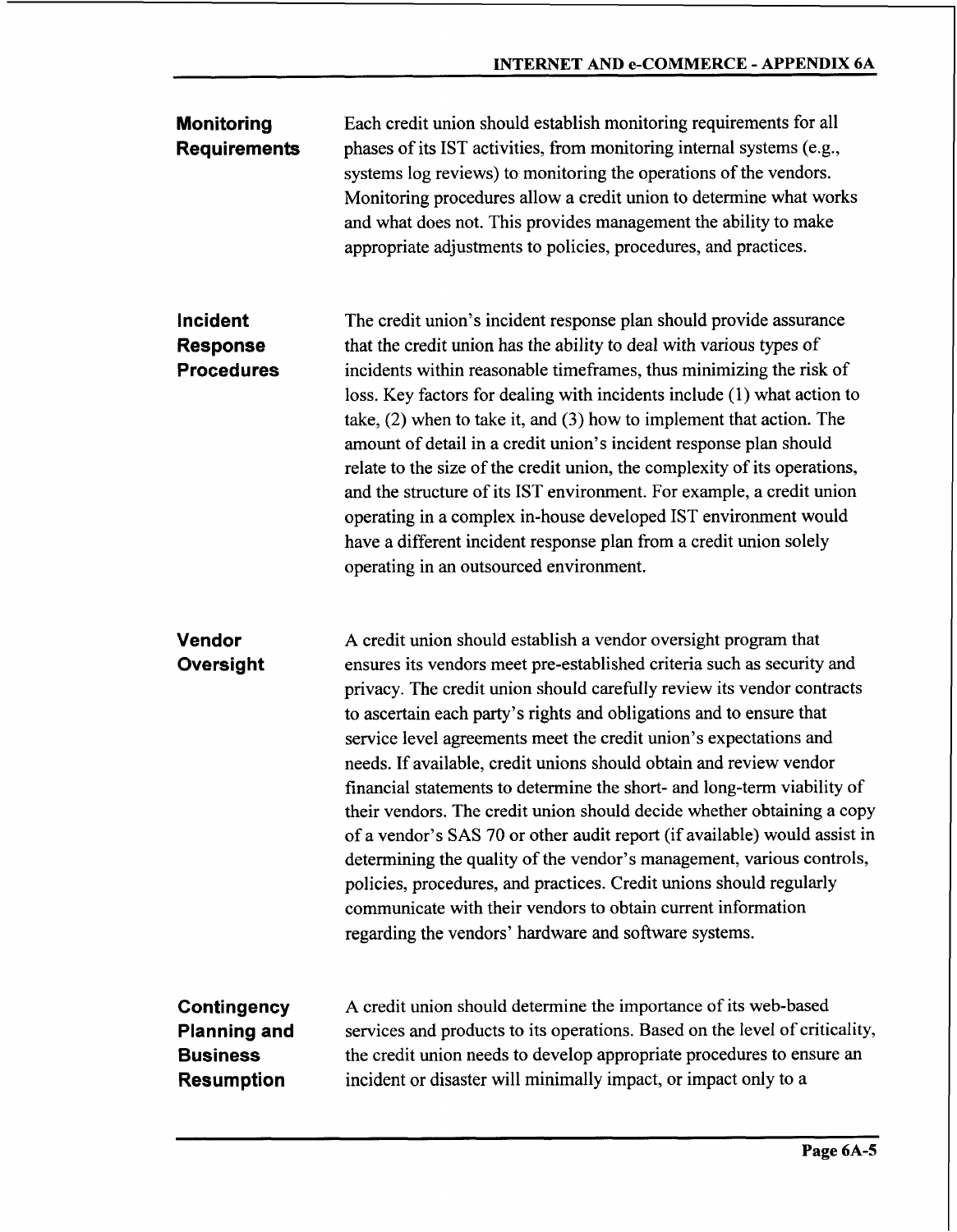predetermined acceptable level, member services and credit union operations. Occurrence of an incident or disaster can result in reputation risk, a risk that credit unions commonly overlook. Therefore, credit unions should address not only the disruption of services and potential financial loss (volume and dollar transactions), but also the long-term costs to their reputation and the industry.

**Bond Insurance Coverage**  Credit unions should have implemented a risk management program to manage the risks inherent in their operations. Insurance can play a role in mitigating risks to an acceptable level *so* the credit union can achieve its strategic objectives.

> *NCUA Rules and Regulations* \$713, Fidelity Bond and Insurance Coverage for Federal Credit Unions, requires that each federal credit union board review its insurance coverage for adequacy in relation to the potential risks facing the credit union. The board must review the insurance coverage at least annually. **A** thorough risk assessment process would help determine the adequacy of the coverage in relation to the credit union's activities, including e-Commerce.

**A** credit union should reevaluate insurance needs whenever it considers a new product, service, or vendor relationship. These may introduce new risks for which insurance coverage may require modification.

Risks associated with e-Commerce are wide-ranging. An insurance carrier's product offerings may cover these risks in various places such as the fidelity bond, electronic computer crime coverage, and other optional coverage. The credit union and, if necessary, the examiner should review each type of coverage closely to determine its adequacy in relation to the credit union's risk exposure. The following types of insurance may cover EDP activities:

Fidelity bond coverage principally covers the direct loss due to a physical crime such as theft of certain defined property (e.g., negotiable items) stolen by a first party (e.g., employee from an employer);